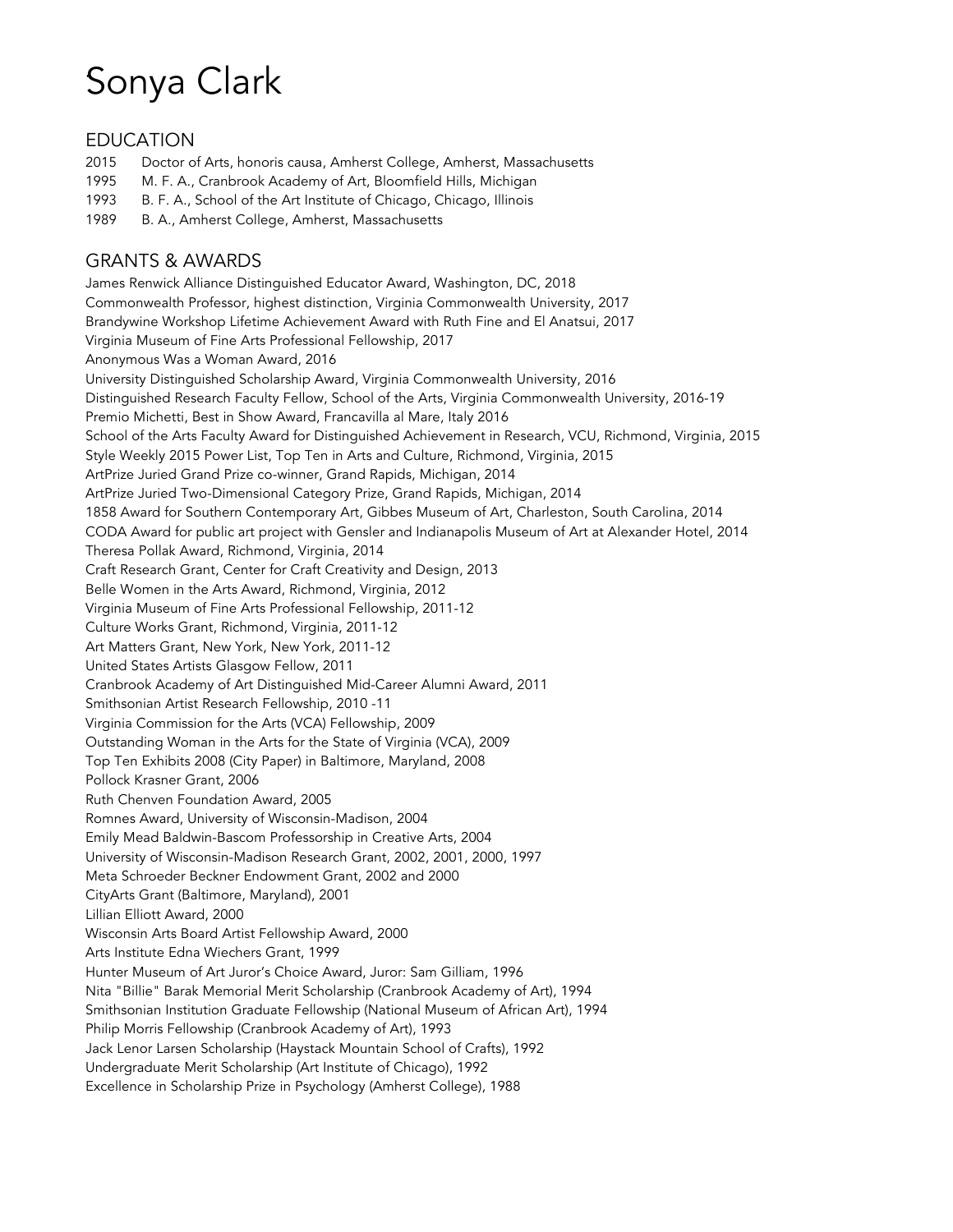# **RESIDENCIES**

James Weldon Johnson Foundation Fellowship, Artist-in-Residence, Great Barrington, Massachusetts, 2018 American Academy in Rome, VCUarts Affiliate Fellow, Rome, Italy, 2017 Yaddo Residency, Saratoga Springs, New York, 2017 BAU Institute Residency at Camargo Foundation, Cassis, France, 2016 Gibbes Museum Artist in Residence, Charleston, South Carolina, 2016 Kidder Artist-in-Residence, Institute for the Humanities, University of Michigan, Ann Arbor, Michigan, 2015 Fanoon Center for Printmedia Research, VCU-Qatar, Doha, Qatar, 2015 Civitella Ranieri Foundation Residency, Umbertide, Italy, 2012 McColl Center Artist-in-Residence, Charlotte, North Carolina, 2011 Terry Family Foundation Edenfred Residency, Madison, Wisconsin, 2009 Donald Jay Gordon Visiting Artist, Swarthmore College, 2009 Rockefeller Foundation Fellowship, Bellagio Residency, Bellagio, Italy, 2006 Red Gate Artist-in-Residence, Beijing, China, 2005 Joan C. Edwards Distinguished Professor in the Arts Residency, Marshall University, West Virginia, 2004 Canberra School of Art, Artist-in-Residence, Australian National University, Canberra, Australia, 2000

# SELECTED ONE & TWO PERSON EXHIBITS

| 2019 | Self-Evident                                                                 |
|------|------------------------------------------------------------------------------|
|      | African American Museum, Philadelphia, Pennsylvania                          |
| 2019 | Monumental Cloth: the flag we should know                                    |
|      | Fabric Workshop and Museum, Philadelphia, Pennsylvania                       |
| 2019 | Hair/Goods: an homage to Madam C.J. Walker                                   |
|      | Goya Contemporary, Baltimore, Maryland                                       |
| 2018 | Sonya Clark                                                                  |
|      | Lisa Sette Gallery, Phoenix, Arizona                                         |
| 2017 | Sonya Clark: Rooted                                                          |
|      | A. D. Gallery, University of North Carolina, Pembroke, North Carolina        |
| 2017 | Entanglements                                                                |
|      | SECCA, Winston Salem, North Carolina                                         |
| 2017 | Both Sides Now: Sonya Clark and Joyce Scott                                  |
|      | 108 Contemporary, Tulsa, Oklahoma                                            |
| 2017 | Oaths and Epithets                                                           |
|      | Society for Contemporary Craft, Pittsburgh, Pennsylvania                     |
| 2017 | Now and Then                                                                 |
|      | Tuttle Gallery, Owings Mills, Maryland                                       |
|      | 2016-17 Hair Craft Project in collaboration with 12 hairdressers (catalogue) |
|      | Welsh Galleries, Georgia State University, Atlanta, Georgia                  |
|      | University Art Galleries, University of La Verne, La Verne, California       |
| 2016 | Follicular                                                                   |
|      | Taubman Museum, Roanoke, Virginia                                            |
| 2016 | Bitter, Sweet, and Tender                                                    |
|      | Second Street Gallery, Charlottesville, Virginia                             |
| 2016 | Generations: Joyce Scott and Sonya Clark                                     |
|      | Goya Contemporary, Baltimore, Maryland                                       |
| 2016 | <b>Hair Stories</b>                                                          |
|      | Germantown Academy, Fort Washington, Pennsylvania                            |
| 2015 | Sonya Clark                                                                  |
|      | University of Michigan, Institute of Humanities Center, Ann Arbor, Michigan  |
| 2014 | Same Difference                                                              |
|      | Reynolds Gallery, Richmond, VA                                               |
| 2014 | Black and White and Thread All Over (catalogue)                              |
|      | George Mason University, VA                                                  |
|      | Millersville University, Millersville, PA                                    |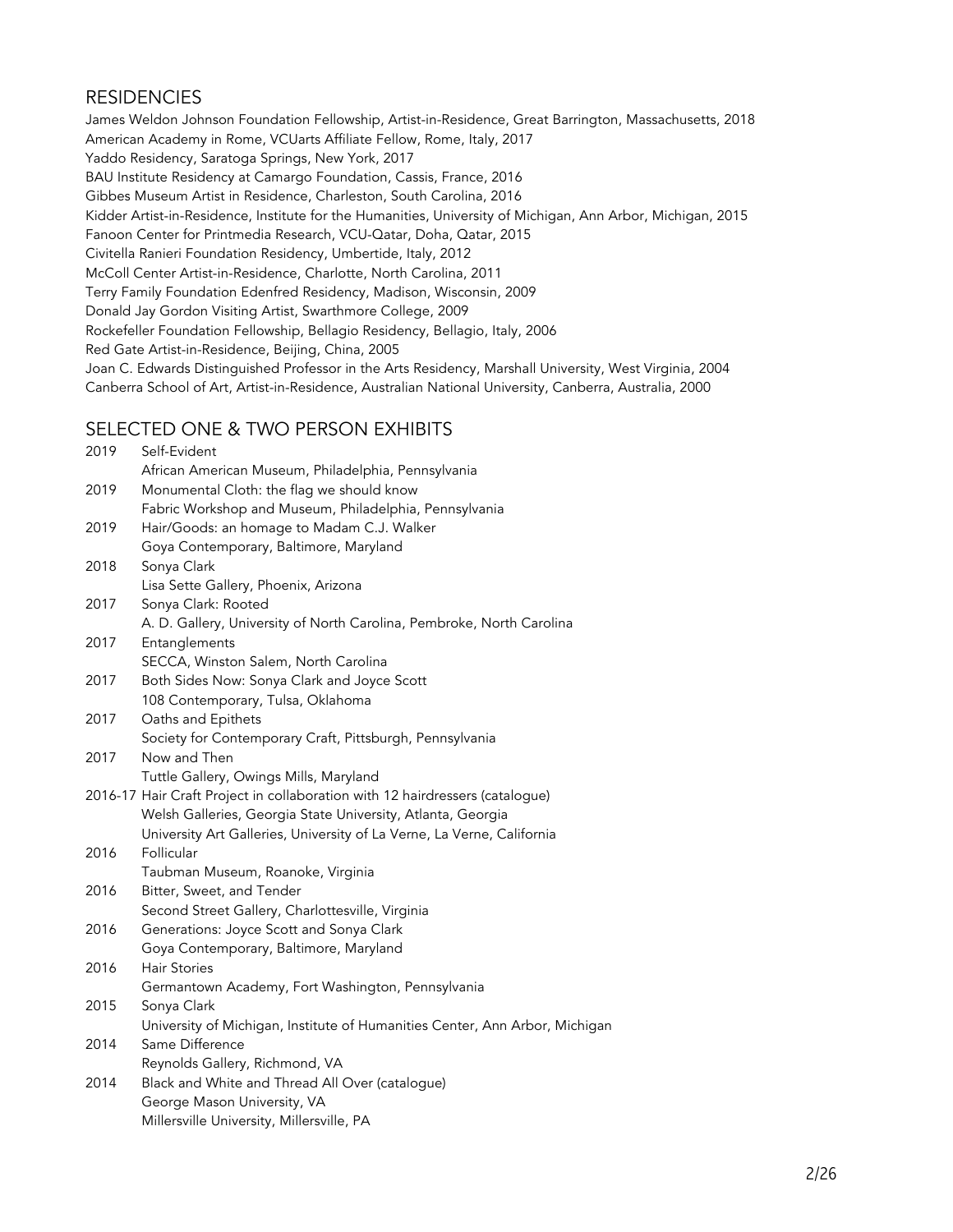| 2014 | Hair Craft Project in collaboration with 12 hairdressers (catalogue)<br>1708 Gallery, Richmond, Virginia |
|------|----------------------------------------------------------------------------------------------------------|
| 2013 | Boxes, Combs, and Constellations (catalogue)                                                             |
|      | University of Delaware, Newark, Delaware                                                                 |
| 2013 | Ahead of Hair                                                                                            |
|      | Contemporary Wing, Washington, DC                                                                        |
| 2013 | Material Reflex (catalogue)                                                                              |
|      | Winthrop University, Rock Hill, South Carolina                                                           |
|      | Craft and Folk Art Museum, Los Angeles, California                                                       |
| 2012 | Tales and Tresses                                                                                        |
|      | Seed Space, Nashville, Tennessee                                                                         |
| 2012 | Converge: Sonya Clark and Quisqueya Henriquez (catalogue)                                                |
| 2012 | McColl Art Center, Charlotte, North Carolina                                                             |
|      | Sonya Clark (catalogue)<br>Russell Hill Rogers Gallery, Southwest School of Art, San Antonio, Texas      |
|      | Snyderman Works Gallery, Philadelphia, Pennsylvania                                                      |
| 2009 | Combs: Pieces and Parts                                                                                  |
|      | List Gallery, Swarthmore College, Pennsylvania                                                           |
| 2008 | Loose Strands, Tight Knots                                                                               |
|      | Walters Museum of Art, Baltimore, Maryland                                                               |
| 2008 | Groom Room                                                                                               |
|      | Delaware Contemporary Art Center, Wilmington, Delaware                                                   |
| 2008 | Transformers: Sonya Clark and David Ellis                                                                |
|      | Corridor Gallery, Brooklyn, New York                                                                     |
| 2006 | Sonya Clark: Tangles, Teeth, and Touch (catalogue)                                                       |
|      | Cannon Gallery. North Carolina State University, Raleigh, North Carolina                                 |
| 2006 | Tangles and Teeth (catalogue)                                                                            |
|      | Kohler Arts Center, Sheboygan, Wisconsin                                                                 |
| 2005 | Genes and Gestures (catalogue)                                                                           |
|      | Art at Marygrove, Detroit, Michigan                                                                      |
| 2004 | Plexus                                                                                                   |
|      | Birke Art Gallery, Marshall University, Charleston, West Virginia                                        |
| 2003 | Reach                                                                                                    |
|      | Maxwell Gallery, Canberra, Australia                                                                     |
| 2003 | Sonya Clark                                                                                              |
| 2003 | Sherry Leedy Contemporary Arts, Kansas City, Missouri<br>Growth                                          |
|      | Morlan Gallery, Transylvania University, Lexington, Kentucky                                             |
| 2002 | Sonya Clark                                                                                              |
|      | Galerie Goettlicher, Krems-Stein, Austria                                                                |
| 2002 | Sonya Clark and Syd Carpenter                                                                            |
|      | Stella Jones Gallery, New Orleans, Louisiana                                                             |
| 2001 | African Inspirations: Sculpted Headwear (catalogue)                                                      |
|      | University of Iowa Museum of Art, Iowa City, Iowa (traveled through 2002)                                |
|      | Indianapolis Art Museum, Indianapolis, Indiana                                                           |
| 2001 | <b>Sensory Perceptions</b>                                                                               |
|      | Galerie Francoise, e.s.f., Brooklandville, Maryland                                                      |
| 2001 | Couples, Duples and Dopplegangers                                                                        |
|      | Anderson Gallery, Birmingham, Michigan                                                                   |
| 2000 | Head Ways                                                                                                |
|      | YMI Cultural Center, Asheville, North Carolina                                                           |
| 2000 | Wall Talk                                                                                                |
|      | Anderson Gallery, Birmingham, Michigan                                                                   |
| 2000 | <b>Cultural Memories</b>                                                                                 |
|      | Second Street Gallery, Charlottesville, Virginia                                                         |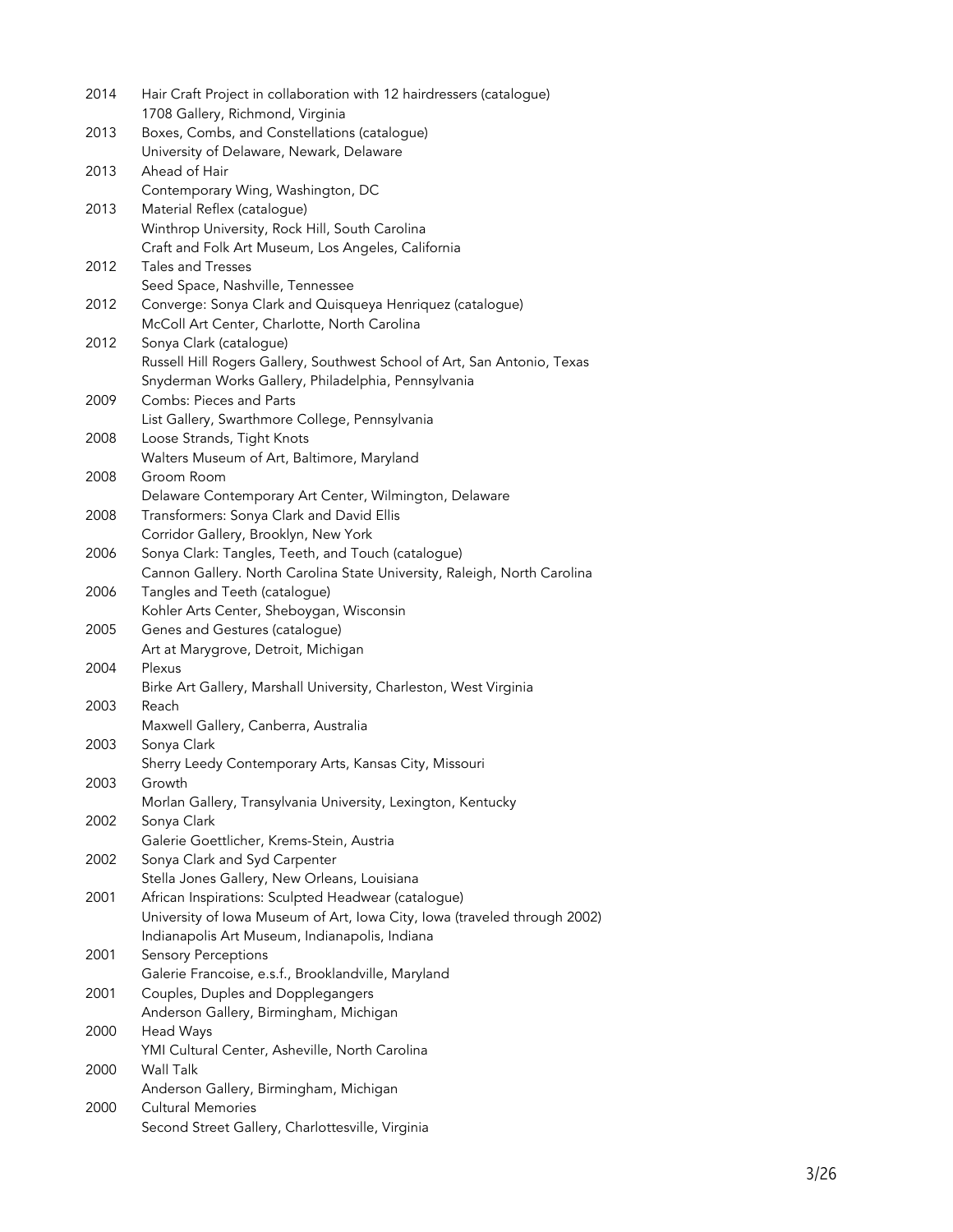| 2000 | Common Ties (Bolaji Campbell and Sonya Clark) (catalogue)<br>Wisconsin Union Gallery, Madison, Wisconsin |
|------|----------------------------------------------------------------------------------------------------------|
|      |                                                                                                          |
| 1999 | Prepositions                                                                                             |
|      | Galerie Francoise, e.s.f., Brooklandville, Maryland                                                      |
| 1999 | <b>Heads and Tales</b>                                                                                   |
|      | Wisconsin Academy Gallery, Madison, Wisconsin                                                            |
| 1998 | Wigs                                                                                                     |
|      | Anderson Gallery Pontiac, Michigan                                                                       |
| 1998 | Parted, Plaited and Piled                                                                                |
|      | Leedy Voulkos Gallery, Kansas City, Missouri                                                             |
| 1998 | Diadems                                                                                                  |
|      | Museum of Decorative Art, Montreal, Canada                                                               |
| 1997 | New Work                                                                                                 |
|      | Kansas City Artists Coalition, Missouri                                                                  |
| 1997 | Sonya Clark and Vernal Bogren Swift                                                                      |
|      | Jayne Gallery, Kansas City, Missouri                                                                     |
| 1996 | Sonya Clark                                                                                              |
|      | Anderson Gallery, Pontiac, Michigan                                                                      |
| 1995 | The Culture Within                                                                                       |
|      | N. C. A. Gallery, Fisher Building, Detroit, Michigan                                                     |
| 1995 | Sonya Clark and Carole Harris                                                                            |
|      | Anderson Gallery, Pontiac, Michigan                                                                      |

# SELECTED GROUP EXHIBITS

| 2019 | Beaded Prayers Project,                                               |
|------|-----------------------------------------------------------------------|
|      | Textile Museum, Washington, DC                                        |
| 2019 | Hair, Everhart Museum of Natural History, Science and Art, (upcoming) |
|      | Scranton, Pennsylvania                                                |
| 2019 | Joyce Scott, Sonya Clark, and Helen Zughaib, (upcoming)               |
|      | Baum Art Gallery, University of Central Arkansas                      |
| 2019 | Amherst Art Faculty Exhibit                                           |
|      | Eli Marsh Gallery, Amherst, Massachusetts                             |
| 2019 | Mediums of Exchange                                                   |
|      | Lehman College Art Gallery, Bronx, New York                           |
| 2018 | <b>Collected Detroit</b>                                              |
|      | The Collected Detroit Gallery, Detroit, Michigan                      |
| 2018 | Afterglow,                                                            |
|      | The Frank, Frank Ortis Art Gallery, Pembroke Pines, Florida           |
| 2018 | The Transformers,                                                     |
|      | Dalton Gallery, Decatur, Georgia                                      |
| 2018 | Sitting Pretty,                                                       |
|      | Moss Art Center, Virginia Tech, Blacksburg, Virginia                  |
| 2018 | Heads or Tails: Portraits of American Presidents                      |
|      | 1708 Gallery at Linden Row, Richmond, Virginia                        |
| 2018 | Declarations                                                          |
|      | Institute for Contemporary Art, Richmond, Virginia                    |
| 2018 | The Language of Things,                                               |
|      | Dowse Art Museum, Wellington, New Zealand                             |
| 2018 | Throne in 5 Takes on African Art / 42 Paintings by Fred Wilson,       |
|      | University Museum if Contemporary Art, Amherst, Massachusetts         |
| 2018 | Unraveling and Monumental Cloth,                                      |
|      | Mead Art Museum, Amherst, Massachusetts                               |
| 2018 | Reading Material,                                                     |
|      | Crossman Gallery, Whitewater, Wisconsin                               |
|      |                                                                       |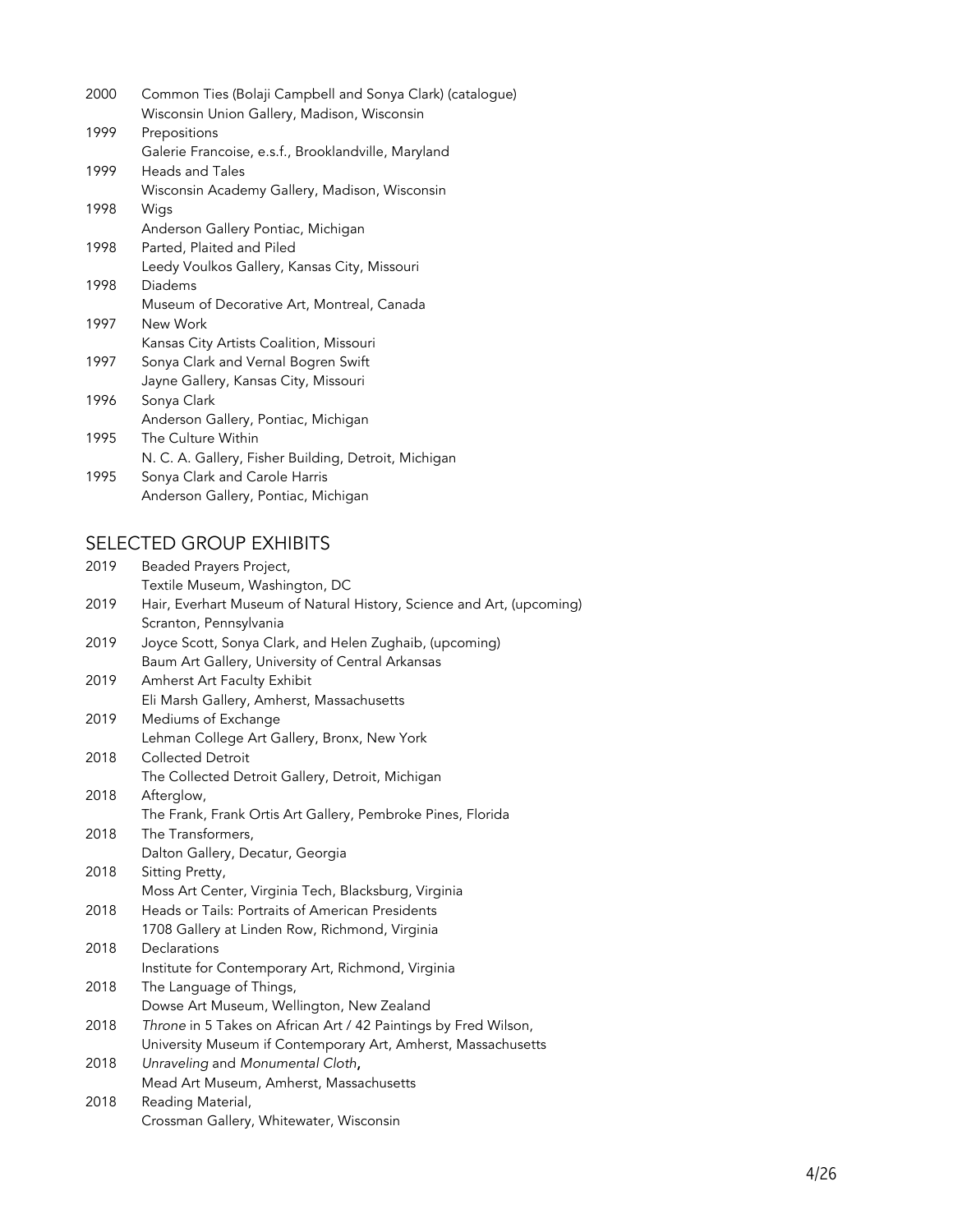| 2018  | The Circuitry of Joyce Scott - Collaboration + Innovation,<br>Craft in America Center, Los Angeles, California |
|-------|----------------------------------------------------------------------------------------------------------------|
| 2018  | Measuring Histories: Sonya Clark + students,                                                                   |
|       | Eli Marsh Gallery, Amherst College, Amherst, Massachusetts                                                     |
| 2018  | Salon Time: Nonsti Mutiti, Althea Murphy Price, and Sonya Clark                                                |
|       | Union for Contemporary Art, Omaha, Nebraska                                                                    |
| 2017  | Multiple Modernisms,                                                                                           |
|       | Chrysler Museum of Art, Norfolk, Virginia                                                                      |
| 2017  | Current Reflections,                                                                                           |
|       | Landmark Arts Gallery, Texas Tech University, Lubbock, Texas                                                   |
| 2017  | Southern Accent                                                                                                |
|       | Speed Art Museum, Louisville, Kentucky                                                                         |
| 2017  | Reconstitution,                                                                                                |
|       | LAXART, Los Angeles, California                                                                                |
| 2017  | Constructing Identity,                                                                                         |
| 2017  | Portland Art Museum, Portland, Oregon<br>Revival,                                                              |
|       | National Museum of Women in the Arts, Washington, DC                                                           |
| 2017  | State of the Art,                                                                                              |
|       | Frist Center for Visual Art, Nashville, Tennessee                                                              |
| 2017  | Power,                                                                                                         |
|       | Sprueth Mager, Los Angeles, California                                                                         |
| 2017  | A Gathering of Voices,                                                                                         |
|       | Rosenthal Art Gallery, Fayetteville, North Carolina                                                            |
| 2017  | Tell Me Why, Why Can't We Live Together,                                                                       |
|       | Lisa Sette Gallery, Phoenix, Arizona                                                                           |
| 2017  | Flow of Form, Form of Flow: Material Morphosis                                                                 |
|       | Galerie Karin Wimmer, Munich, Germany                                                                          |
| 2017  | Outcomes and Revelations,                                                                                      |
|       | Craft in America Center, Los Angeles, California                                                               |
| 2017  | State of the World,                                                                                            |
|       | Artspace, Kansas City, Missouri                                                                                |
| 2016- | Weaving Dreams, Mini Artetextil                                                                                |
| 2017  | Arte & Arte, San Francesco, Como, Italy                                                                        |
|       | Château du Val Fleury, Gif-sur-Yvette, France                                                                  |
|       | The Belfry, Montrouge, France                                                                                  |
|       | Venice, Italy                                                                                                  |
| 2016- | IMAGINE peace now (catalogue)                                                                                  |
| 2018  | Gray Gallery, East Carolina University, Greenville, North Carolina                                             |
|       | Society of Arts and Crafts, Boston, Massachusetts                                                              |
|       | Kentucky Center for African American Heritage, Louisville, Kentucky                                            |
| 2016  | Reinstallation of the Permanent Collection,                                                                    |
|       | Blanton Museum, Austin, Texas                                                                                  |
| 2016  | Art Miami with Lisa Sette Gallery (Phoenix, Arizona)<br>Miami, Florida                                         |
| 2016  | From the Vault: Recent Gifts to the Collection                                                                 |
|       | Cranbrook Art Museum, Bloomfield Hills, MI                                                                     |
| 2016  | Premio Michetti                                                                                                |
|       | Museo Michetti, Francavilla al Mare, Italy                                                                     |
| 2016  | Southern Accent                                                                                                |
|       | Nasher Museum of Art, Durham, North Carolina                                                                   |
| 2016  | Baltimore Rising,                                                                                              |
|       | Lazarus Center, MICA, Baltimore, Maryland                                                                      |
| 2016  | At the Seams,                                                                                                  |
|       | Grimsby Public Art Gallery, Ontario, Canada                                                                    |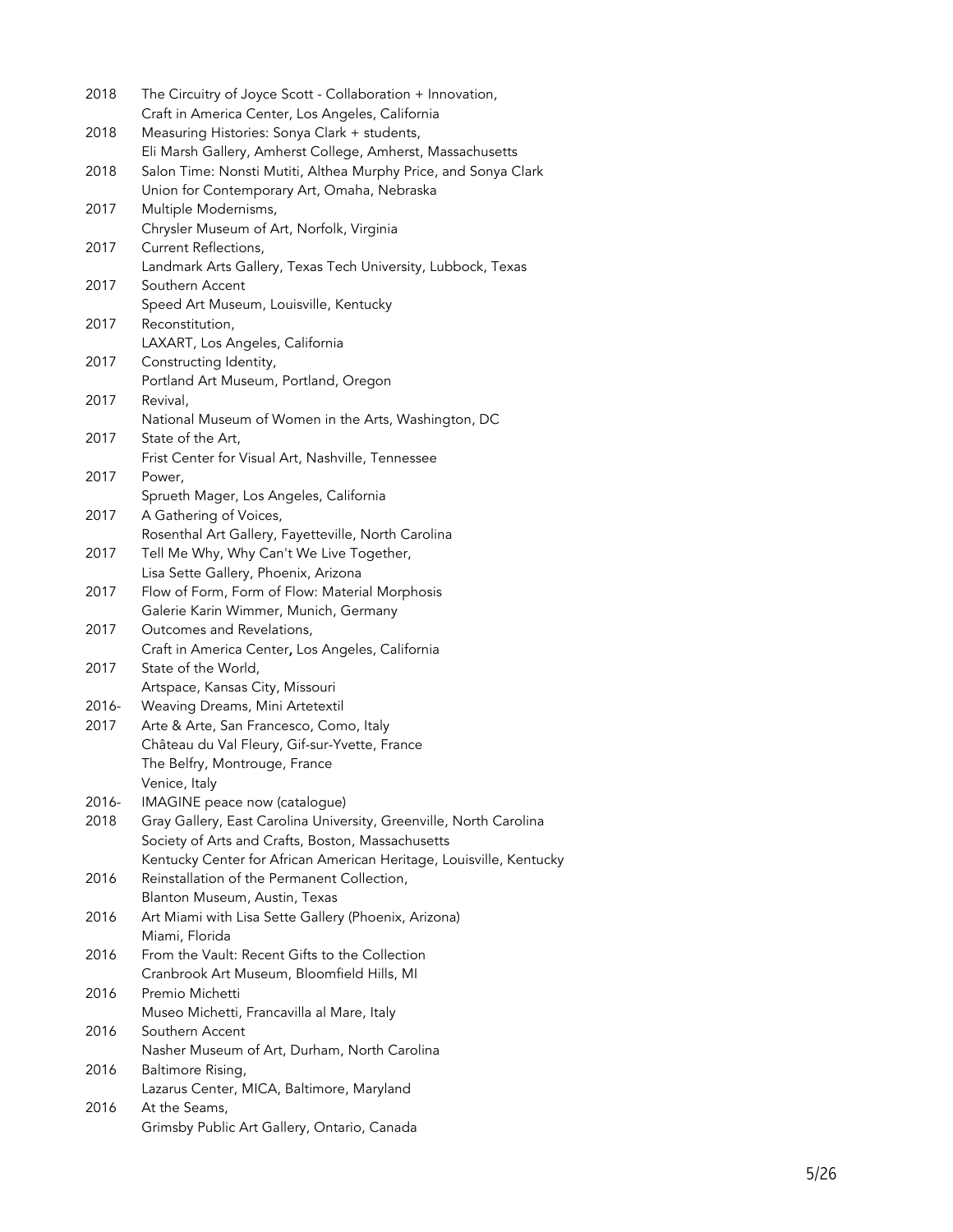| 2016  | The Things We Carry                                                             |
|-------|---------------------------------------------------------------------------------|
|       | Gibbes Museum, Charleston, South Carolina                                       |
| 2016  | Material Mythologies                                                            |
|       | Minnesota Museum of American Art, St. Paul, Minnesota                           |
| 2016  | State of the Art                                                                |
|       | Minneapolis Institute of Art, Minneapolis, Minnesota                            |
| 2016  | The Faces of Politics: In/tolerance                                             |
|       | Fuller Museum, Brockton, Massachusetts                                          |
| 2015- | Re-Riding History                                                               |
| 2018  | All My Relations Gallery, Minneapolis, Minnesota                                |
|       | University of Buffalo Art Gallery, Buffalo, New York                            |
|       | Crisp-Ellert Art Museum, St. Augustine, Florida                                 |
|       | Wright Museum of Art, Beloit, Wisconsin                                         |
|       | A.D. Gallery, University of North Carolina, Pembroke, North Carolina            |
|       | Edgewood Gallery, Edgewood College, Madison, Wisconsin                          |
|       | Trout Gallery, Dickinson College, Carlisle, Pennsylvania                        |
| 2015  | Art Miami with Goya Contemporary                                                |
|       | Miami, Florida                                                                  |
| 2015  | Well Worn Truths,                                                               |
|       | Masur Art Museum, Monroe, Louisiana                                             |
| 2015  | Crafted: Objects in Flux                                                        |
|       | Museum of Fine Arts - Boston, Massachusetts                                     |
| 2015  | Speaking with Thread                                                            |
|       | Craft Alliance, St. Louis, Missouri                                             |
| 2015  | New Dominion                                                                    |
|       | Mixed Greens, New York, New York                                                |
| 2015  | A kind of confession                                                            |
|       | Metal Museum, Memphis, Tennessee                                                |
| 2015  | Fusion: Art of the 21 <sup>st</sup> Century                                     |
|       | Virginia Museum of Fine Arts, Richmond, Virginia                                |
| 2015  | Featured Objects                                                                |
|       | Bellevue Art Museum, Bellevue, Washington                                       |
| 2015  | Crafting Civil (War) Conversations                                              |
|       | McKissick Museum, Columbia, South Carolina                                      |
| 2015  | Bead                                                                            |
|       | Greater Reston Arts Center, Reston, Virginia                                    |
| 2015  | Material Fix                                                                    |
|       | Kohler Art Center, Sheboygan, Wisconsin                                         |
| 2015  | Selfies: 50 at 50                                                               |
|       | Russel Hill Rogers Gallery, Southwest School of Art, San Antonio, Texas         |
| 2015  | Identities: African American Art from the Petrucci Foundation Collection        |
|       | Schmucker Gallery, Gettysburg College, Gettysburg, Pennsylvania                 |
|       | Ben Shahn Center for the Arts, William Paterson University, Wayne, Pennsylvania |
| 2014  | Eye of the Needle, Nalens Oye (catalogue)                                       |
|       | KODE - Art Museums of Bergen, Norway                                            |
|       | National Museum of Art Architecture and Design, Oslo, Norway                    |
| 2014  | Anywhere but now                                                                |
|       | Wilton House Museum, Richmond, Virginia                                         |
| 2014  | Loving After Lifetimes of All This                                              |
|       | La Esquina, Kansas City, Missouri                                               |
|       | Center for Craft Creativity and Design, Asheville, North Carolina               |
| 2014  | I am: Money Matters                                                             |
|       | KCAD Gallery, Grand Rapids, Michigan                                            |
| 2014  | <b>Brides of Anansi</b>                                                         |
|       | Spelman Museum of Fine Art, Atlanta, Georgia                                    |
|       |                                                                                 |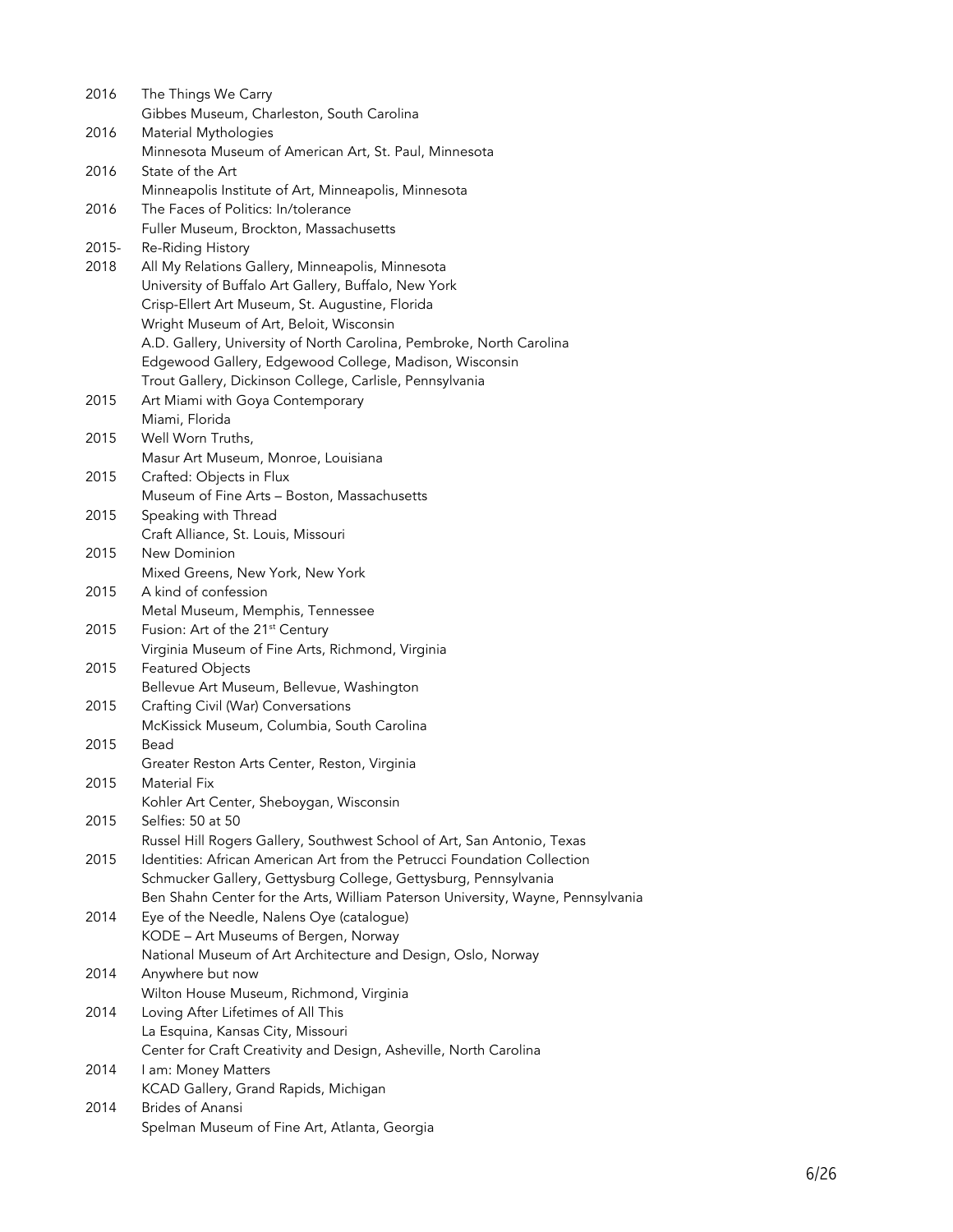| 2014 | State of the Art, Discovering American Art Now<br>Crystal Bridges Museum of Art, Bentonville, Arkansas |
|------|--------------------------------------------------------------------------------------------------------|
| 2014 | For Whom It Stands                                                                                     |
| 2014 | Lewis Museum, Baltimore, Maryland<br>Friends with Benefits                                             |
|      | Contemporary Wing, Washington, DC                                                                      |
| 2014 | Multiple Exposures                                                                                     |
|      | Museum of Arts and Design, New York, New York                                                          |
| 2014 | <b>Identity Shifts</b>                                                                                 |
|      | Virginia Museum of Fine Arts, Richmond, Virginia                                                       |
| 2014 | 9 <sup>th</sup> Fiber Biennial                                                                         |
|      | Snyderman Works Gallery, Philadelphia, Pennsylvania                                                    |
| 2013 | 0 to 60                                                                                                |
|      | Pratt Manhattan Gallery, New York, New York                                                            |
| 2013 | Crafting a Continuum (travels through 2015), catalogue                                                 |
|      | ASU Art Museum, Tempe, Arizona                                                                         |
|      | Bellevue Art Museum, Bellevue, Washington                                                              |
|      | Boise Art Museum, Boise, Idaho                                                                         |
|      | Ft. Wayne Museum of Art, St. Wayne, Indiana                                                            |
|      | Nora Eccles Museum of Art, Utah State University, Logan, Utah                                          |
|      | Houston Center for Contemporary Craft, Houston, Texas                                                  |
| 2013 | The Detroit Show                                                                                       |
| 2013 | NCA Gallery, Detroit, Michigan<br><b>Missed Connections</b>                                            |
|      | Reynolds Gallery, Richmond, Virginia                                                                   |
| 2013 | In My Hair                                                                                             |
|      | Rack and Hamper Gallery, New York, New York                                                            |
| 2013 | Arte Laguna (catalogue)                                                                                |
|      | Arsenale, Venice, Italy                                                                                |
| 2013 | <b>Dazzling Dancing Beads</b>                                                                          |
|      | North Dakota Museum of Art, Grand Forks, South Dakota                                                  |
| 2013 | Scope Art Fair with Contemporary Wing Gallery                                                          |
|      | Scope Pavilion, New York, New York                                                                     |
| 2013 | Nowhere Differentiable (catalogue)                                                                     |
|      | Simons Center Gallery, SUNY Stony Brook, New York                                                      |
| 2013 | 0 to 60 (catalogue)                                                                                    |
|      | North Carolina Museum of Art, Raleigh, North Carolina                                                  |
| 2013 | Gone Viral (catalogue)                                                                                 |
|      | Marion Art Gallery, Fredonia, New York                                                                 |
| 2012 | Soul of a City                                                                                         |
|      | Brooks Museum, Memphis, Tennessee                                                                      |
| 2012 | NEXT: Artists selected from 30 Americans (catalogue)                                                   |
|      | Contemporary Wing, Washington, DC                                                                      |
| 2012 | Art of Seduction                                                                                       |
|      | Rouse Gallery Howard County Community College, Columbia, Maryland                                      |
| 2012 | In Material (catalogue)                                                                                |
|      | Arthur Ross Gallery, University of Pennsylvania, Philadelphia, Pennsylvania                            |
| 2012 | 8 <sup>th</sup> Fiber Biennial                                                                         |
|      | Snyderman Works Gallery, Philadelphia, Pennsylvania                                                    |
| 2012 | Magical Visions (catalogue)                                                                            |
|      | University of Delaware, Newark, Delaware                                                               |
| 2011 | DUBH: dialogues in black (travels through 2012)                                                        |
|      | American Irish Historical Society, New York, New York                                                  |
|      | Oliver Sears Gallery, Dublin, Ireland                                                                  |
| 2011 | SOFA Chicago                                                                                           |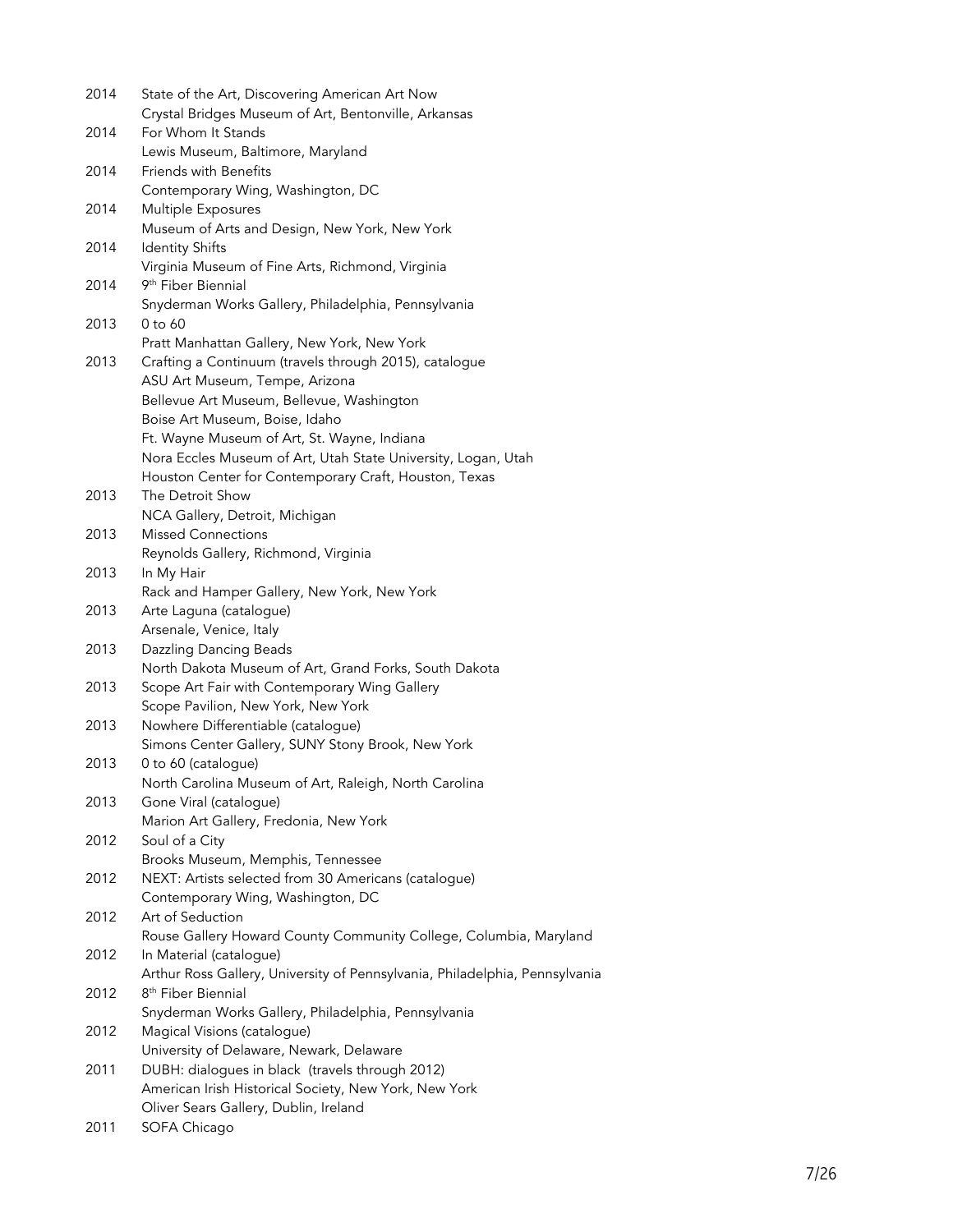|      | Navy Pier, Chicago, Illinois with Snyderman Gallery                                           |
|------|-----------------------------------------------------------------------------------------------|
| 2011 | <b>Identify Yourself</b>                                                                      |
| 2011 | Craft Alliance, St. Louis, Missouri<br>Material Girls, traveled through 2012 (catalogue)      |
|      | Reginald Lewis Museum, Baltimore, Maryland                                                    |
|      | Cosby Museum of Art, Spelman College, Atlanta, Georgia                                        |
| 2010 | Global Africa, travels through 2013 (catalogue)                                               |
|      | Museum of Arts and Design, New York, New York                                                 |
|      | High Museum, Atlanta, Georgia                                                                 |
| 2010 | New Material World: Rethreading Technology                                                    |
|      | Sheldon Art Museum, Lincoln, Nebraska                                                         |
| 2010 | State of the Arts                                                                             |
|      | Senate Office Building, Mark Warner, Washington, DC                                           |
| 2010 | True Self                                                                                     |
|      | Madison Museum of Contemporary Art, Madison, Wisconsin                                        |
| 2010 | SOFA NY (Snyderman-Works Gallery)                                                             |
|      | Armory, New York, New York                                                                    |
| 2010 | Hand+Made (catalogue)                                                                         |
|      | Contemporary Art Museum of Houston, Houston, Texas                                            |
| 2010 | The New Materiality: Digital Dialogues at The Boundaries of Contemporary Craft (catalogue)    |
|      | Fuller Museum of Craft, Brockton, Massachusetts                                               |
|      | Milwaukee Art Museum, Milwaukee, Wisconsin<br>Asheville Art Museum, Asheville, North Carolina |
|      | Arkansas Art Center, Little Rock, Arkansas                                                    |
| 2010 | Social Skin                                                                                   |
|      | Anderson Gallery, Richmond, Virginia                                                          |
| 2010 | Repurpose, Reuse, Recycle                                                                     |
|      | City of Brea Art Gallery, Brea, California                                                    |
| 2010 | Reflecting and Recollecting                                                                   |
|      | 1708 Satellite exhibit at Linden Row, Richmond, Virginia                                      |
| 2010 | Wearable Art/Unwearable Fashion                                                               |
|      | Vis Arts Center, Rockville, Maryland                                                          |
| 2010 | 7 <sup>th</sup> International Fiber Biennial                                                  |
|      | Snyderman - Works Gallery, Philadelphia, Pennsylvania                                         |
| 2010 | <b>Wearing Spirit</b>                                                                         |
|      | Caribbean Cultural Center African Diaspora Institute, New York, New York                      |
| 2010 | The Medium is the Message                                                                     |
|      | Peninsula School of Art, Fish Creek, Wisconsin                                                |
| 2010 | Fiber Clay Glass Stone<br>NCA Gallery, Detroit, Michigan                                      |
| 2009 | Generously Odd: Craft Now (catalogue)                                                         |
|      | Lexington Art League, Lexington, Kentucky                                                     |
| 2009 | <b>Black</b>                                                                                  |
|      | DCAC, Washington, DC                                                                          |
| 2009 | Rockstone and Bootheel: Contemporary West Indian Art                                          |
|      | Real Art Ways, Hartford, Connecticut                                                          |
| 2009 | Dress Codes: Clothing as Metaphor in Contemporary Art (catalogue)                             |
|      | Katonah Museum of Art, Katonah, New York                                                      |
| 2009 | Complex Weave, travels through 2013 (catalogue)                                               |
|      | Stedman Gallery, Rutgers University, Camden, New Jersey                                       |
|      | Center for the Arts Gallery, Towson University, Towson, Maryland                              |
|      | Lore Degenstein Gallery, Susquehanna University, Selinsgrove, Pennsylvania                    |
|      | Robeson Gallery, Penn State University, University Park, Pennsylvania                         |
|      | Fisher Gallery, University of Southern California, Los Angeles, California                    |
|      | Carleton College, Northfield, Minnesota                                                       |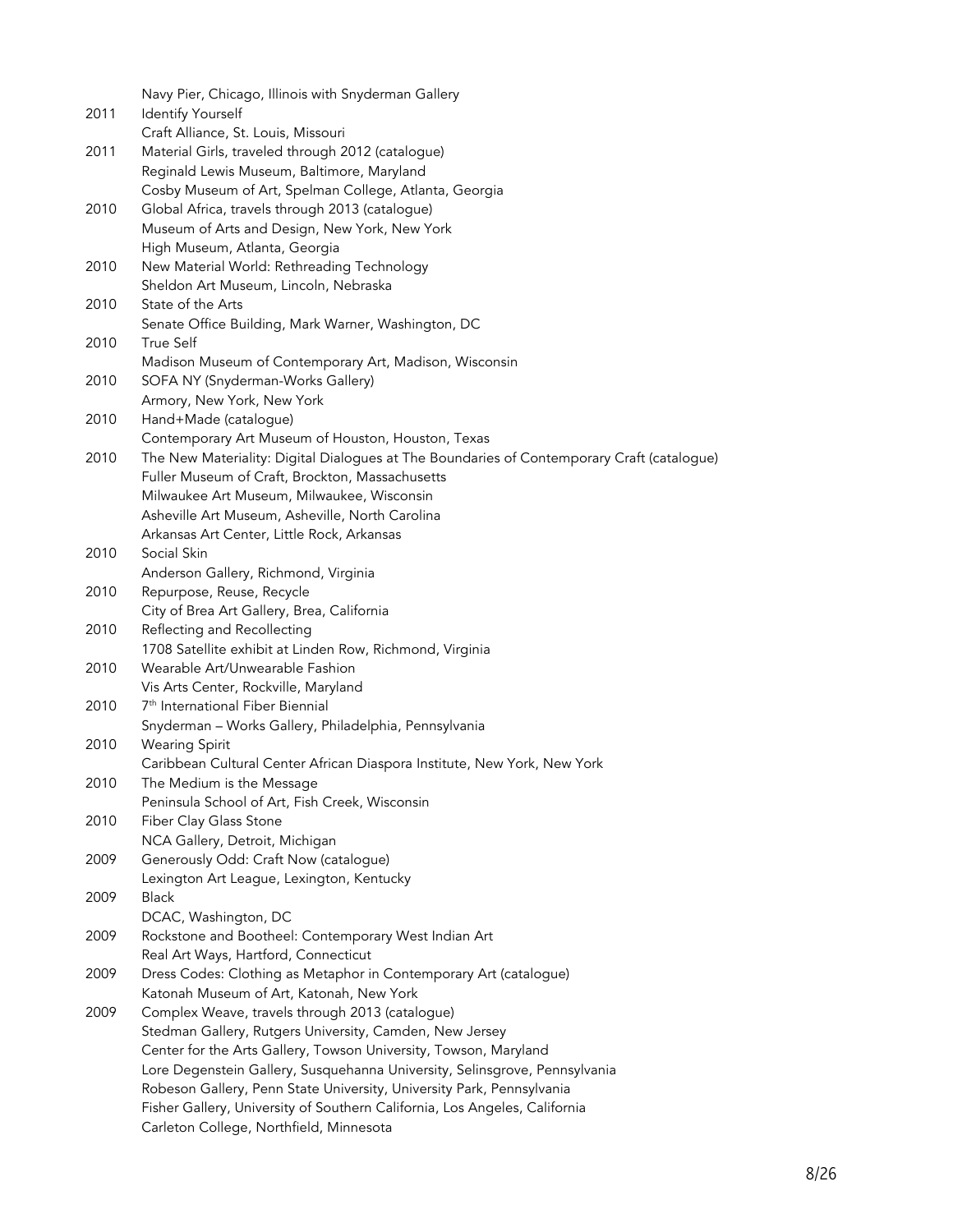| 2009 | Decadence and Decay: The Mansion Project                                                               |
|------|--------------------------------------------------------------------------------------------------------|
|      | Krueger-Scott Mansion, Newark, New Jersey                                                              |
| 2009 | <b>Illinois</b>                                                                                        |
|      | McLean County Arts Center, Bloomington, Illinois                                                       |
| 2009 | Cheongju International Craft Biennale (catalogue)                                                      |
|      | Cheongju Arts Center, Cheongju, Korea                                                                  |
| 2009 | Taking Time, traveled through 2011 (catalogue)                                                         |
|      | Birmingham Museum of Art, England                                                                      |
|      | Dovecot Studios, Edinburgh, Scotland                                                                   |
|      | Harley Gallery, Worksop, England                                                                       |
|      | Millennium Court Arts Centre, Portadown, Ireland                                                       |
|      | University of Hertfordshire Galleries, Hatfield, England                                               |
|      | Plymouth City Museum and Art Gallery, Plymouth, England                                                |
|      | Platform Gallery, Clitheroe, England                                                                   |
| 2009 | Uber Portrait                                                                                          |
|      | Bellevue Arts Museum, Bellevue, Washington                                                             |
| 2009 | Upcycling                                                                                              |
|      | Architecture and Design Museum, Los Angeles, California                                                |
| 2009 | Hair on Fire                                                                                           |
| 2009 | Halsey Institute of Contemporary Art, College of Charleston, South Carolina<br><b>Tasting Cultures</b> |
|      | Avery Research Center, College of Charleston, South Carolina                                           |
| 2008 | <b>Political Circus</b>                                                                                |
|      | Ritter Gallery, Florida Atlantic University Boca Raton, Florida                                        |
| 2008 | Go Green                                                                                               |
|      | Dow Studios, Deer Isle, Maine                                                                          |
| 2008 | SOFA Chicago with Snyderman-Works Gallery                                                              |
|      | Navy Pier, Chicago, Illinois                                                                           |
| 2008 | Manufractured                                                                                          |
|      | Museum of Contemporary Craft, Portland, Oregon                                                         |
| 2008 | Second Lives                                                                                           |
|      | Museum of Art and Design, New York, New York                                                           |
| 2008 | Duets                                                                                                  |
|      | Dow Studio, Deer Isle, Maine                                                                           |
| 2008 | Embrace: Atlanta                                                                                       |
|      | Mason Muer Gallery, Atlanta, Georgia                                                                   |
| 2008 | Political Craft                                                                                        |
|      | Society for American Craft, Boston, Massachusetts                                                      |
| 2008 | Altered Geometry: Contemporary Sculpture from the Collection                                           |
|      | Madison Museum of Contemporary Art, Madison, Wisconsin                                                 |
| 2008 | Conceptual Edge                                                                                        |
|      | NCA Gallery, Detroit, Michigan                                                                         |
| 2008 | Mami Wata: Arts for Water Spirits (Traveled through 2011)                                              |
|      | UCLA Fowler Museum, Los Angeles, California<br>Chazen Museum, Madison, Wisconsin                       |
|      | National Museum of African Art, Washington, DC                                                         |
|      | Cantor Center for Visual Arts, Stanford University, Palo Alto, California                              |
| 2008 | 6th International Fiber Biennial                                                                       |
|      | Snyderman-Works Gallery, Philadelphia, Pennsylvania                                                    |
| 2008 | the matter at hand                                                                                     |
|      | Memphis College of Art, Memphis, Tennessee                                                             |
| 2008 | National Black Fine Art Show                                                                           |
|      | NCA Gallery, Puck Building, New York, New York                                                         |
| 2008 | From Taboo to Icon,                                                                                    |
|      | Ice Box Project Space, Philadelphia, Pennsylvania                                                      |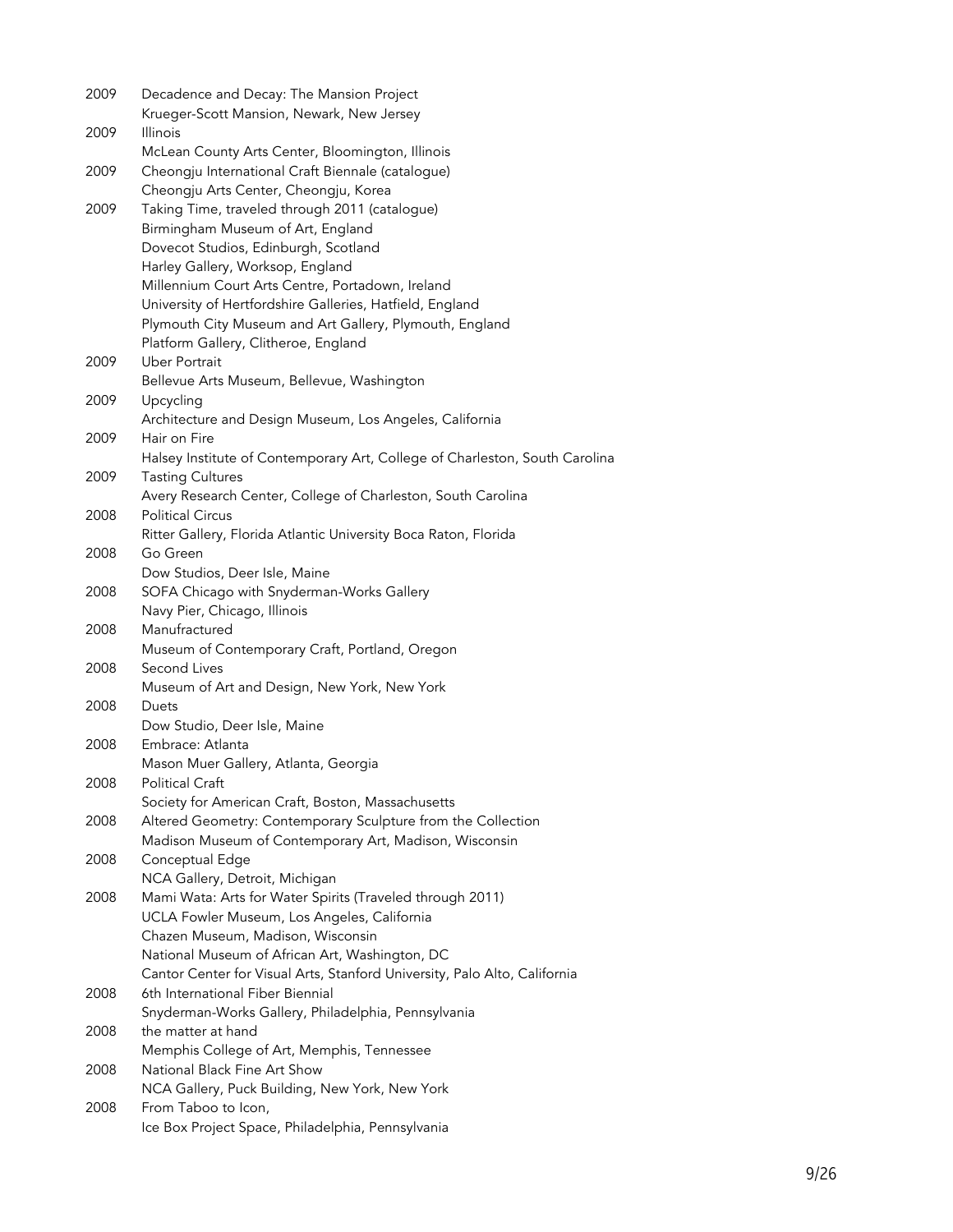| 2007 | Pricked: Extreme Embroidery<br>Museum of Arts and Design, New York, New York |
|------|------------------------------------------------------------------------------|
| 2007 | <b>Material Culture</b>                                                      |
|      | Longwood Gallery @ Hostos, Bronx, New York                                   |
| 2007 | Conceptual Edge                                                              |
|      | NCA Gallery, Detroit, Michigan                                               |
| 2007 | and I am blue                                                                |
|      | McLean County Arts Center, Bloomington, Illinois                             |
| 2007 | Well Dressed<br>Nathan Cummings Foundation, New York, New York               |
| 2007 | Orion's Belt                                                                 |
|      | Sheridan Fine Art Gallery, Reno, Nevada                                      |
| 2007 | Hot House                                                                    |
|      | Cranbrook Museum of Art, Bloomfield Hills, Michigan                          |
|      | Reading Museum of Art, Reading, Pennsylvania                                 |
| 2007 | National Black Fine Art Show                                                 |
|      | NCA Gallery, Puck Building, New York, New York                               |
| 2006 | Explorations in Fibers (catalogue)                                           |
|      | Ulmann Galleries, Berea, Kentucky                                            |
| 2006 | Twisted Roots: WPA/Corcoran Exchange Project (catalogue)                     |
|      | DCAC, Washington, DC                                                         |
| 2006 | Hair                                                                         |
|      | Lisa Sette Gallery, Scottsdale, Arizona                                      |
| 2006 | SOFA NYC (Snyderman-Works Gallery)                                           |
|      | Armory, New York, New York                                                   |
| 2006 | Artificial Afrika (catalogue)                                                |
|      | Gigantic Art Space, New York, New York                                       |
| 2006 | 5th International Fiber Biennial                                             |
|      | Snyderman-Works Gallery, Philadelphia, Pennsylvania                          |
| 2006 | The Conceptual Edge                                                          |
|      | N. C. A. Gallery, Detroit, Michigan                                          |
| 2005 | Small Works                                                                  |
|      | N. C. A. Gallery, Detroit, Michigan                                          |
| 2005 | Material Inquiry (catalogue)                                                 |
|      | Macalaster College, St. Paul, Minnesota                                      |
| 2005 | Yoruba Beadwork and African American Art                                     |
|      | Bead Museum, Glendale, Arizona                                               |
| 2005 | Community: Fiber and Clay                                                    |
|      | Overture Gallery, Madison, Wisconsin                                         |
|      | River Arts Center, Sauk City, Wisconsin                                      |
|      | Colucci Gallery, Madison, Wisconsin                                          |
| 2004 | A Decade of Art                                                              |
|      | Wisconsin Academy Gallery, Madison, Wisconsin                                |
| 2004 | Convergence/Divergence                                                       |
|      | Goldstein Museum of Design, St. Paul, Minnesota                              |
| 2004 | Draw Drawing                                                                 |
|      | Gallery 32, London, England                                                  |
| 2003 | Rhythm of Crochet                                                            |
|      | Gallery 510, Decatur, Illinois                                               |
|      | Moonstone Gallery, Lake Geneva, Wisconsin                                    |
|      | Fiber Arts Center, Amherst, Massachusetts                                    |
| 2003 | <b>Black Russian</b>                                                         |
|      | Galerie Francoise, e.s.f., Brooklandville, Maryland                          |
| 2003 | Triennial                                                                    |
|      | Chazen Museum of Art, Madison, Wisconsin                                     |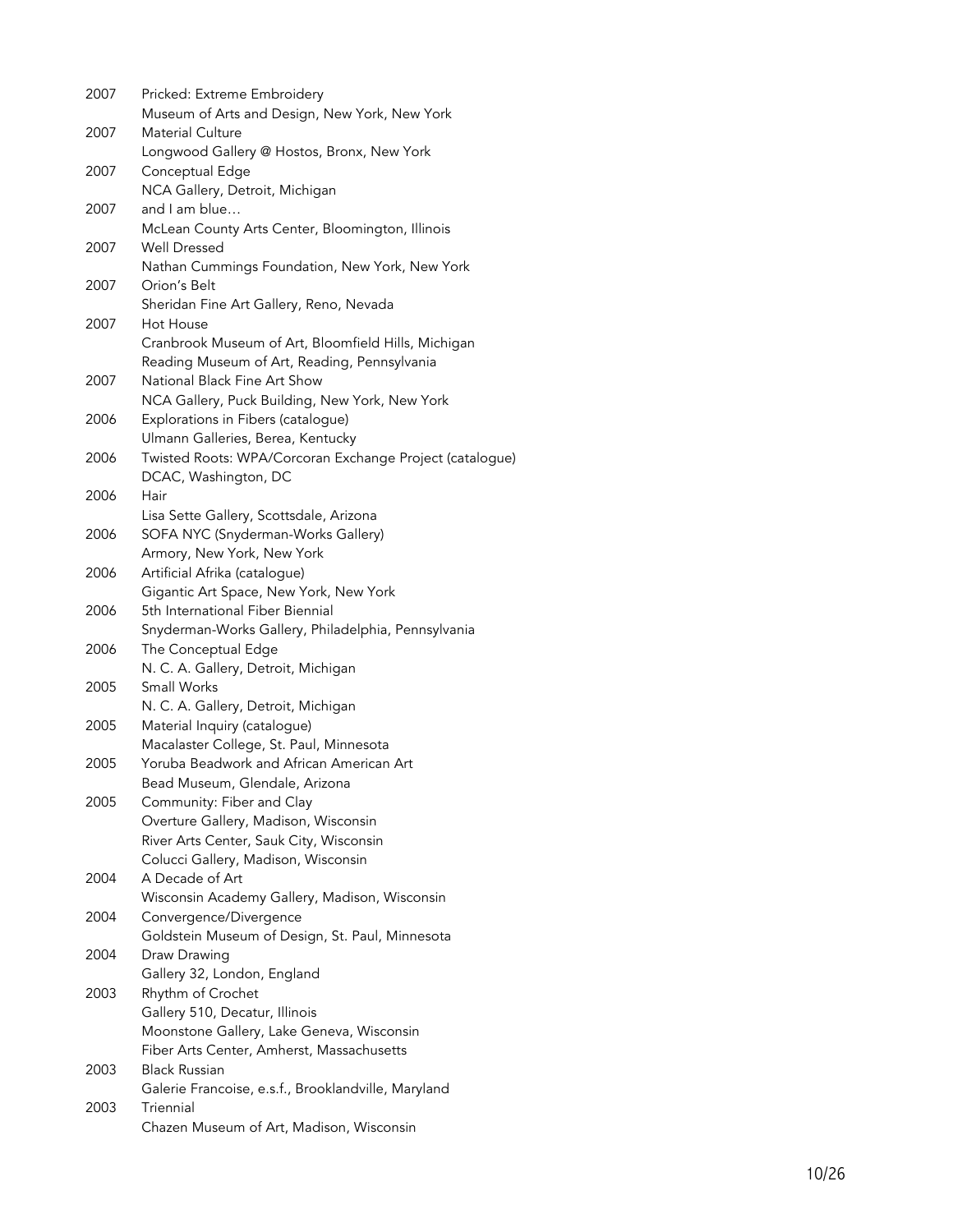| 2003 | Destinies: Yoruba Art in America-Sonya Clark, Michael Harris, Moyo Ogundipe, and Moyo Okediji |
|------|-----------------------------------------------------------------------------------------------|
|      | Myhren Gallery, University of Denver, Denver, Colorado                                        |
| 2003 | Threading the Eye                                                                             |
|      | Sherry Leedy Contemporary, Kansas City, Missouri                                              |
| 2003 | Women on the Edge                                                                             |
|      | R. Duane Reed Gallery, St. Louis, Missouri                                                    |
| 2003 | Contemporary Art of the University of Wisconsin-Madison                                       |
|      | Casa Thomas Jefferson, Brasilia, Brazil                                                       |
|      | Museu de Arte de Brasilia, Brazil                                                             |
| 2003 | <b>Pins and Needles</b>                                                                       |
|      | Kohler Arts Center, Sheboygan, Wisconsin                                                      |
| 2003 | <b>Charmed Lives</b>                                                                          |
|      | Facere Art Gallery, Seattle, Washington                                                       |
| 2003 | <b>Breaking Ground</b>                                                                        |
|      | Gallery at The Park School, Baltimore, Maryland                                               |
| 2003 | Hair Stories (catalogue)                                                                      |
|      | Scottsdale Museum of Art, Arizona (traveled through 2005)                                     |
|      | Chicago Cultural Center, Illinois                                                             |
|      | Clark Atlanta University Art Gallery, Georgia                                                 |
|      | Museum of the African Diaspora, San Francisco, California                                     |
|      |                                                                                               |
|      | Contemporary Arts Center, New Orleans, Louisiana                                              |
|      | Forty Acres Art Gallery, Sacramento, California                                               |
| 2003 | 30 Years at Second Street Gallery                                                             |
|      | Second Street Gallery, Charlottesville, Virginia                                              |
| 2002 | 7 <sup>th</sup> International Mini-Textiles Triennial (catalogue)                             |
|      | Jean Lurcat Tapestry Museum, Angers, France (traveled through 2005)                           |
|      | St. Gall Textile Museum, Switzerland                                                          |
| 2002 | The Relevance of Making                                                                       |
|      | Penland Gallery, Penland, North Carolina                                                      |
| 2002 | Made from Scratch                                                                             |
|      | Chicago Athenaeum, Chicago, Illinois                                                          |
| 2002 | The Audacious Bead                                                                            |
|      | Bead Museum, Washington, D.C.                                                                 |
| 2002 | The Freed Bead                                                                                |
|      | Target Gallery at the Torpedo Factory, Alexandria, Virginia                                   |
| 2002 | The Belles of Amherst                                                                         |
|      | Mead Art Museum, Amherst, Massachusetts                                                       |
| 2002 | African Inspirations                                                                          |
|      | Victor Valley Museum, Apple Valley California                                                 |
| 2001 | Amherst College Alumni Exhibit                                                                |
|      | Mead Art Museum, Amherst, Massachusetts                                                       |
| 2001 | Objects of Affection                                                                          |
|      | N.C.A. Gallery, Fisher Building, Detroit, Michigan                                            |
| 2000 | Out on a Limb                                                                                 |
|      | Ohio Craft Museum, Columbus, Ohio                                                             |
| 2000 | Crosscurrents 2000 (catalogue)                                                                |
|      | The Art Gallery, University of Maryland, College Park, Maryland                               |
| 2000 | Women's World: A Work in Progress                                                             |
|      | Brookfield Craft Center, Brookfield, Connecticut                                              |
| 2000 | Bead International 2000 (catalogue)                                                           |
|      | Dairy Barn Southeastern Ohio Cultural Arts Center, Athens, Ohio (traveled through 2002)       |
|      | Mitchell Museum, Mount Vernon, Illinois                                                       |
|      | Pratt Museum, Homer, Alaska                                                                   |
|      | University of Alaska Museum, Fairbanks, Alaska                                                |
|      |                                                                                               |
|      | York County Museum, Rock Hill, South Carolina                                                 |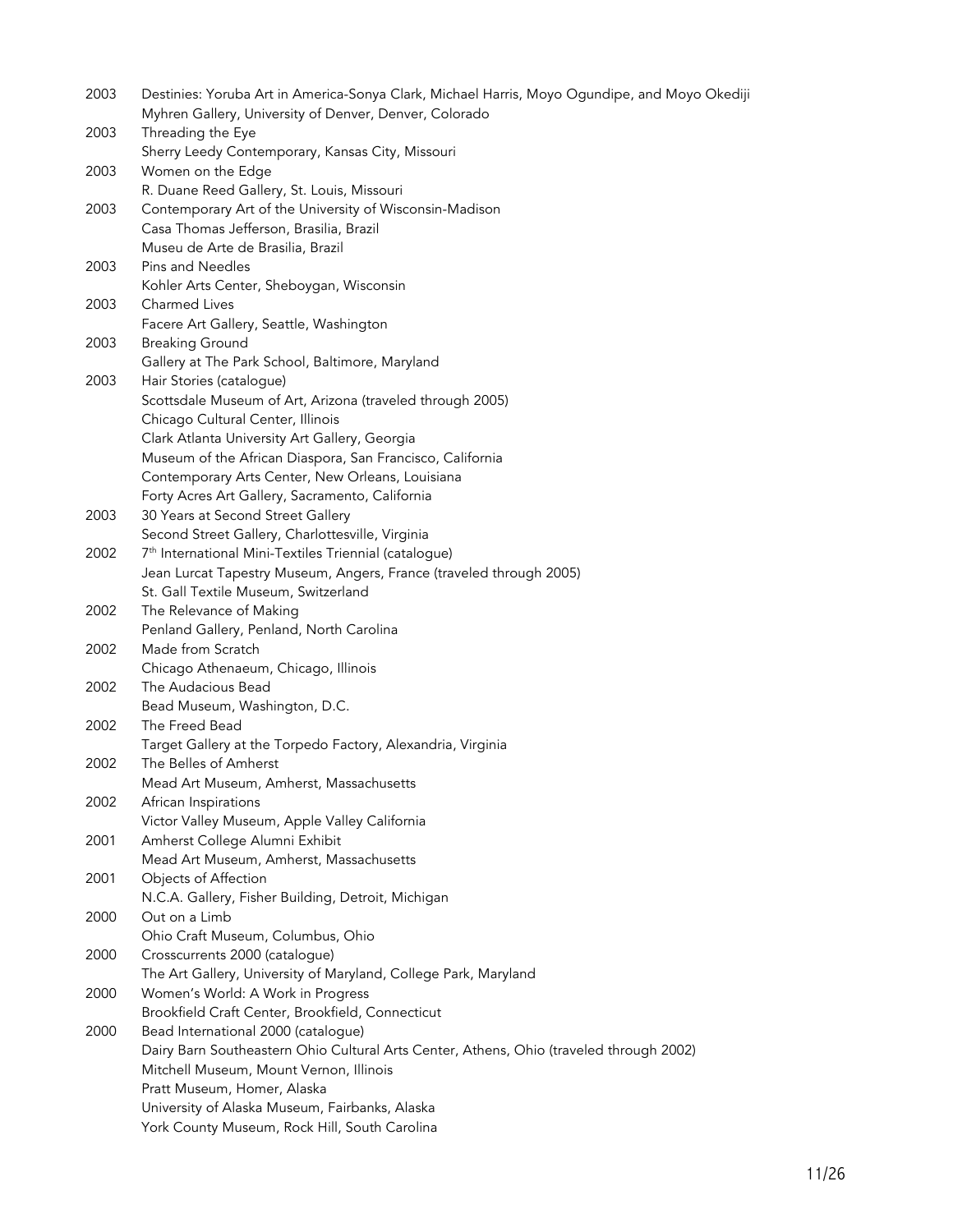Holland Arts Council, Holland, Michigan Museum in the Community, Hurricane, West Virginia 2000 Women's Work: Sonya Clark, Jaune Quick-To-See Smith, and Gabrielle Ellertson Gallery 101, University of Wisconsin, River Falls, Wisconsin 2000 7th International Shoebox Sculpture Exhibition University of Hawaii Art Gallery, Honolulu, Hawaii (traveled through 2002) Kukui Grove Center Exhibition Hall, Lilue, Hawaii Harrison Museum of Art, Logan, Utah American Cultural Center, Taipei, Taiwan National Cheng Kung University, Tainan, Taiwan Providence University, Taichung, Taiwan University of Arkansas, Little Rock, Arkansas Wright State University, Dayton, Ohio Murray State University, Murray, Kentucky Art Center at Hargate, St. Paul's School, Concord, New Hampshire East Hawaii Cultural Center, Hilo, Hawaii Maui Arts and Cultural Center, Kahului, Hawaii 2000 Mosaic: Culture and Identity in America Hampton University Museum, Hampton, Virginia 1999 Needle and Thread Wendy Cooper Gallery, Madison, Wisconsin 1999 The Practiced Hand: Constructions and Sculptural Fiber South Bend Regional Art Museum, South Bend, Indiana 1999 The Beaded Universe: Strands of Culture American Craft Museum, New York, New York 1999 Wisconsin Triennial (catalogue) Madison Art Center, Madison, Wisconsin 1999 Cultural Influences in Craft Penland Gallery, Penland, North Carolina 1999 Color Theory College of Visual Art, St. Paul, Minnesota 1999 State of the Art Gallery of Design, University of Wisconsin-Madison 1999 Ancestral Images: Contemporary Interpretations George Spiva Center for the Arts, Joplin, Missouri 1999 NON-Function: Objects for Contemplation Penland Gallery, Penland, North Carolina 1998 Wrapped in Pride: Ghanaian Kente and African American Identity (catalogue) Newark Museum, Newark, New Jersey (traveled through 2002) The Oakland Museum, Oakland, California Field Museum of Natural History, Chicago, Illinois St. Louis Art Museum, St. Louis, Missouri Anchorage Museum of History and Art, Anchorage, Alaska Carlos Museum, Emory University, Atlanta, Georgia Detroit Museum of African American History, Detroit, Michigan Smithsonian Institution: National Museum of African Art, Washington, D.C. UCLA Fowler Museum, Los Angeles, California 1998 Le Corps Habite Galerie Noel Guyomarc'h, Bijoux d'Art. Montreal, Canada 1998 Clarity of Seduction Network Gallery, Pontiac, Michigan 1998 Transformed: Textiles as Creative Medium Natal Society of the Arts, Durban, South Africa 1998 Exposed Treasures: Sonya Clark, Liz Cherry Jones, Joyce Scott Tuttle Gallery, McDonogh, Maryland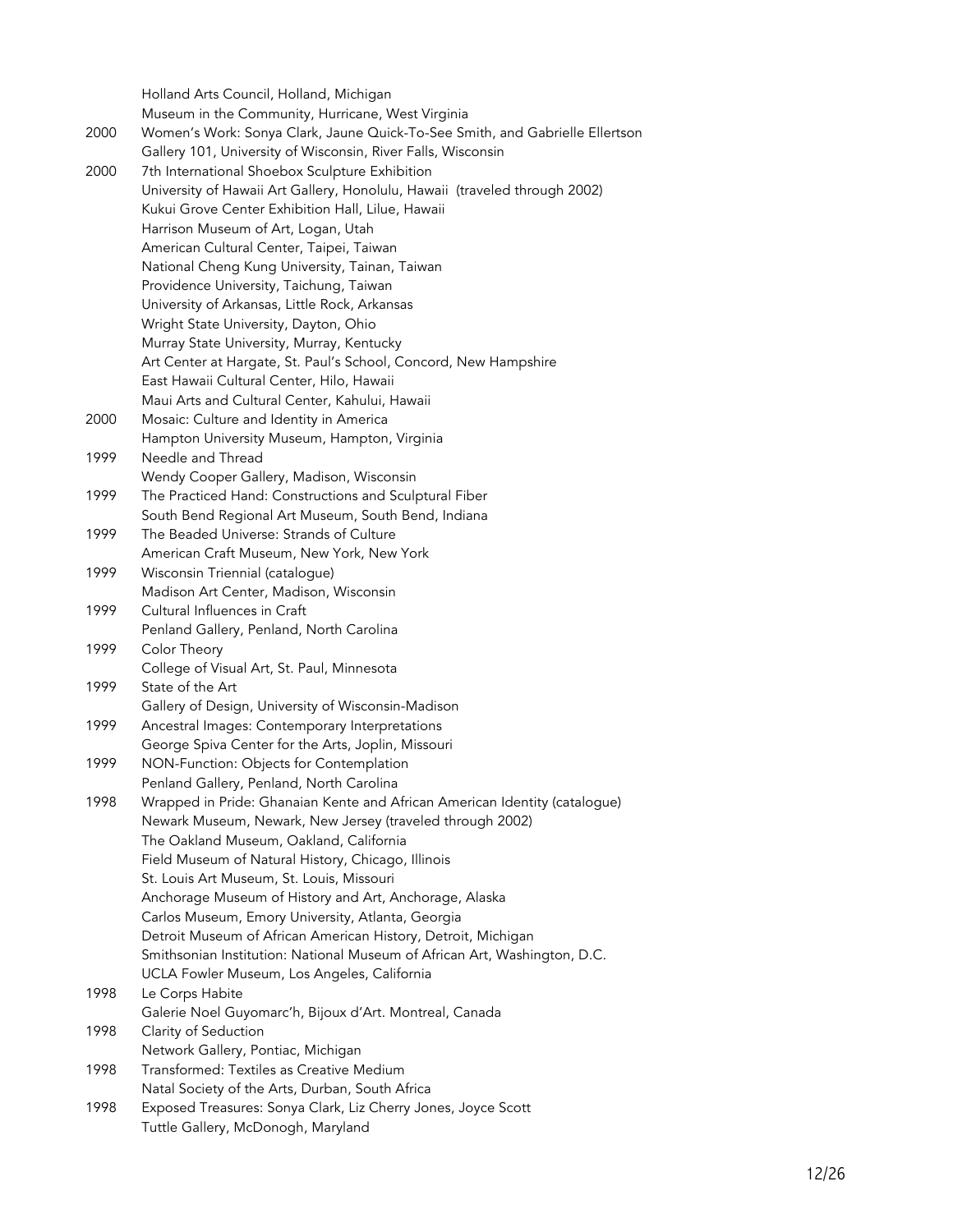1997 Pure Vision: American Bead Artists (catalogue) Union Art Gallery, Louisiana State University, Baton Rouge, Louisiana (traveled through 2000) Fuller Museum of Art, Brockton, Massachusetts Lowe Museum, Coral Gables, Florida Lamont Gallery, Exeter, New Hampshire Philbrook Museum, Tulsa, Oklahoma Leedy Voulkos Art Center, Kansas City, Missouri Islip Art Museum, East Islip, New York Museum of Art and History, Santa Cruz, California Decorative Arts Museum: Arkansas Art Center, Little Rock, Arkansas Boise Art Museum, Boise, Idaho Pensacola Museum of Art, Pensacola, Florida 1997 New Eyes for Ancient Gods: Yoruba Orisa in Contemporary Art Afro American & African Studies Gallery, University of Michigan, Ann Arbor (traveled through 1998) African American Cultural and Historical Museum, Washtenaw, Michigan 1997 Rituals and Celebrations of the African Diaspora South Shore Cultural Center, Chicago, Illinois 1997 SOFA: Sculpture, Objects, Functional Art Navy Pier, Representation: Anderson Gallery, Chicago, Illinois 1997 Crosscurrents: Journeys Within the African Diaspora (catalogue) Indianapolis Art Center, Indianapolis, Indiana 1997 Surface to Surface Art and Design Gallery, School of Fine Arts, University of Kansas, Lawrence, Kansas 1997 What's in the Air (catalogue) Kansas City Artists Coalition, Missouri 1997 Peripheral Visions: Contemporary African American Artists Valencia College Art Gallery, Orlando, Florida 1997 12th Annual Greater Midwest International Exhibition Art Center Gallery, Central Missouri State, Warrensburg, Missouri 1996 The Rebellious Bead Bellevue Art Museum, Bellevue, Washington (traveled through 1999) Museum of the Southwest, Midland, Texas 1996 NIFTA (New Initiatives for the Arts) Ten Year Anniversary Exhibition Besser Museum, Alpena, Michigan (traveled through 1997) Northern Michigan University Art Museum, Marquette, Michigan Saginaw Art Museum, Saginaw, Michigan Museum of African American History, Detroit, Michigan 1996 Materials: Hard and Soft (catalogue) Meadows Gallery, Greater Denton Arts Council, Denton, Texas 1996 Growing Into the 21st Century: New Acquisitions from 1990-1996 Hampton University Art Museum, Hampton, Virginia 1996 ARTstravaganza Hunter Museum of American Art, Chattanooga, Tennessee 1996 Art Reflects Cranbrook Art Museum, Bloomfield Hills, Michigan 1996 Word/Image N.C.A. Gallery, Detroit, Michigan 1995 The Ties That Bind (catalogue) University of Michigan, Ann Arbor, Michigan (traveled through 1996) Museum of African American History, Detroit, Michigan Jesse Besser Museum, Alpena, Michigan Northwood University, Midland, Michigan 1995 New Work from Cranbrook Academy of Art John Wilson Center Gallery, Washington, D.C. 1995 Celebration of Style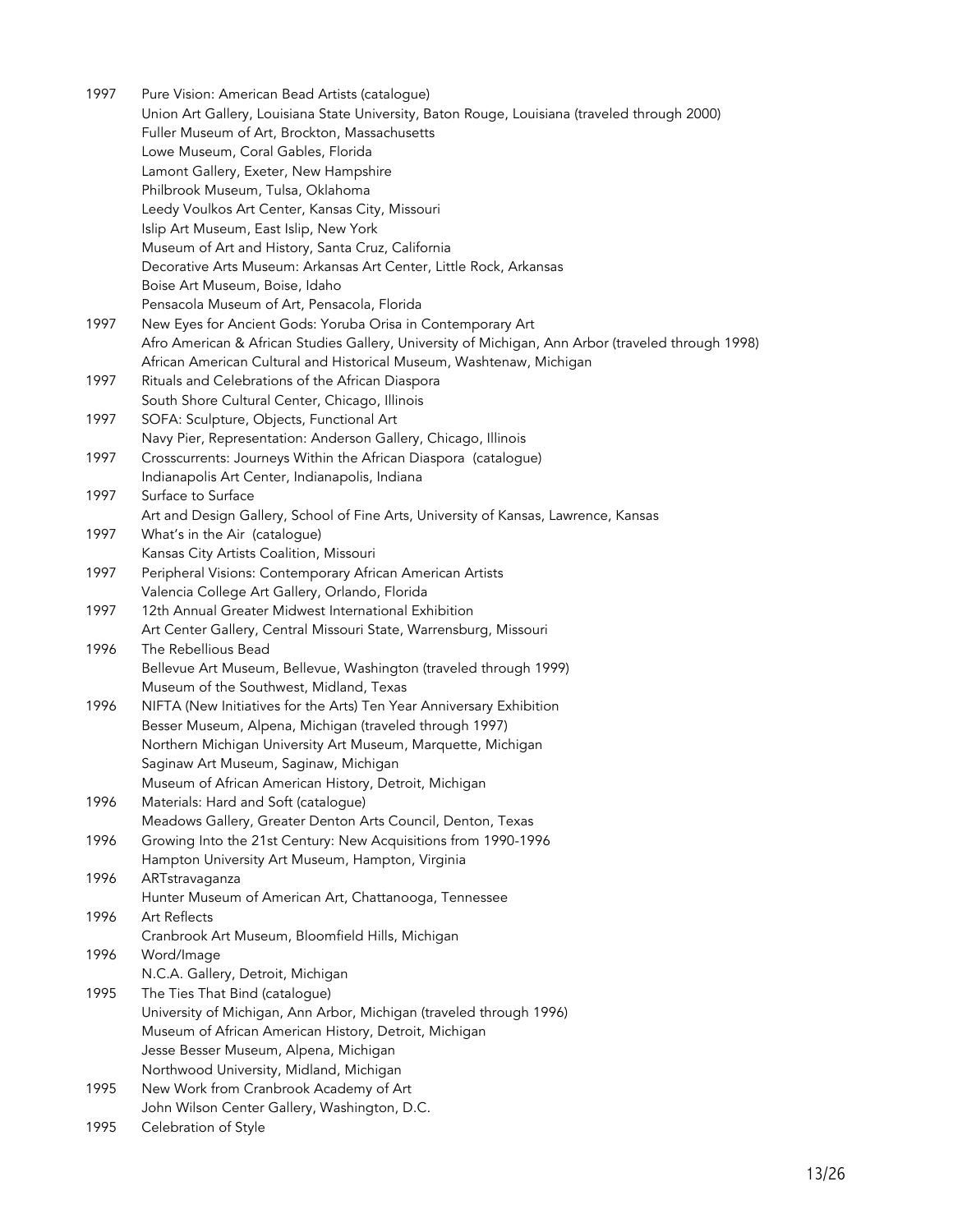|      | Sande Webster Gallery, Philadelphia, Pennsylvania               |
|------|-----------------------------------------------------------------|
| 1995 | <b>New Directions</b>                                           |
|      | Hoffman Gallery, Portland, Oregon                               |
| 1995 | In/Justice                                                      |
|      | Detroit Artists Market, Detroit, Michigan                       |
| 1995 | Intersections Interstices (catalogue)                           |
|      | Burlingham Building, Pontiac, Michigan                          |
| 1994 | Expressions of Faith and a Marginalized Existence               |
|      | Dadian Gallery, Washington, D.C.                                |
| 1994 | Rhythms                                                         |
|      | N.C.A. Gallery, Detroit, Michigan                               |
| 1994 | Necessity and Memory (catalogue)                                |
|      | Detroit Artists Market, Detroit, Michigan                       |
| 1994 | Hard vs. Soft (catalogue)                                       |
|      | Forum Gallery, Cranbrook Art Museum, Bloomfield Hills, Michigan |
| 1994 | New Habits                                                      |
|      | Textile Arts Centre, Chicago, Illinois                          |
| 1994 | Antibodies at the End of the Millennium                         |
|      | Forum Gallery, Bloomfield Hills, Michigan                       |
| 1993 | Chautauqua International                                        |

#### RECENT COMMISSIONS

2012 The Alexander Hotel, Indianapolis, Indiana

Adams Art Gallery, Dunkirk, New York

*Madam C. J. Walker II, 9' x* 13' x 1', 3840 plastic combs. 2014 Recipient of CODA Award for public art with Gensler and Indianapolis Museum of Art at Alexander Hotel.

2011 Private commission, Washington, DC *Untitled,* 15' x 4', 2000 plastic combs.

## PERFORMANCES

2016- *Translations,* Taubman Museum of Art, Roanoke, Virginia*,* October 8, 2016 (with Kamala Bhagat)

- present Union for Contemporary Art, Omaha, Nebraska, June 23, 2018 (with Jamilah Williams) I read poems written in Twist (a glyph I created in collaboration with graphic designer, Bo Peng, to look like hair clippings.) The poems by African American poets (Gwendolyn Brooks, Rita Dove, Audre Lorde, and Nikki Giovanni) are hair themed. As I struggle to decipher the text and read it aloud to the crowd who has a translation, a hairstylist, gives me a hairstyle based on a one I wore as a child when I was learning to read.
- 2016 *Haircut for a Poem*, O, Miami Poetry Festival and USA Artist, Miami, Florida April 15 -16 I created an opportunity to interface hair, poetry, and culture by engaging black men in this event. Participating barbershops in Little Haiti and OverTown, traditionally black neighborhoods in Miami, gave free haircuts to gentleman who recited Calvin Hernton's *The Distant Drum.* In addition, hairdresser, Simone Hilton, and barber, G, braided and barbered USA Artist Fellows who recited the Hernton poem at the closing event of the USA Artists Arts Council.

2015- Unraveling, Mixed Greens Gallery, New York, NY June 11, 2015 present Nasher Art Museum, Duke University, Durham, North Carolina, August 31 and October 20, 2016, The Speed Museum, Louisville, Kentucky, October 14, 2017 Pennsylvania Academy of Fine Art, Philadelphia, PA, November 4, 2017 Mead Art Museum, Amherst College, Amherst, Massachusetts, February 21 and April 5, 2018 I work with gallery and museum audiences to slowly unravel a Confederate battle flag thread by thread. I do this work paired with each participant, shoulder to shoulder. To date, over 300 people have participated. The inaugural performance in New York, occurred nine days before Dylan Roof's racially motivated murders in Charleston, South Carolina.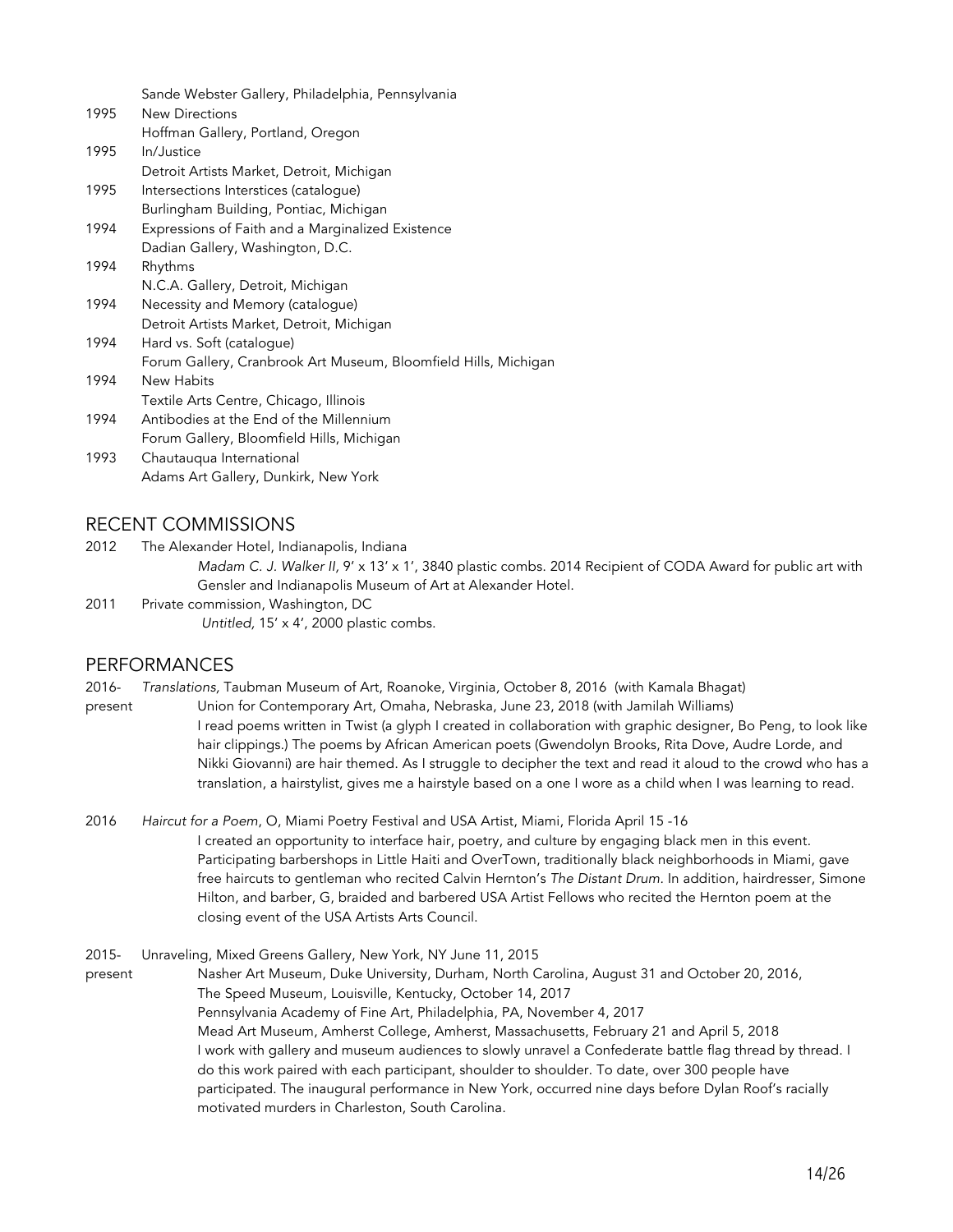2015- *Hairdressers Are My Heroes*, Museum of Fine Arts, Boston, Massachusetts, October 12, 2015 (with Kathy Montrevil) present University Museum of Contemporary Art, Amherst, Massachusetts March 5, 2018 (with Kamala Bhagat) I invite hairstylists to create interpretations of hairstyles as depicted in African sculptures exhibited in galleries or held in museum collections on my body. The performance blurs the boundaries between public and private space and gallery and salon. Audience members are engaged in dialogue with the hairstylist and me about intersections of hairdressing, culture, race politics, and art.

### PROJECTS

2015- *Pluck and Grow*, *Hair Stories*

present Institute for the Humanities, University of Michigan, Ann Arbor, Michigan Gibbes Art Museum during Spoleto Festival, Charleston, South Carolina Germantown Academy, Fort Washington, Pennsylvania

Taubman Museum, Roanoke, Virginia

I conduct writing workshops and gather participants' reflections about their hair. The stories are silkscreened on paper. The paper is dyed, twisted, and arranged to look like hairs growing from a wall. Other participants pluck one of the dyed hair stories, untwist it to read it, write a new story on white paper, twist it to make it into a 'hair', and replace the plucked story. The piece eventually turns white as it ages (or greys) with the newly added hair stories.

2015 *Hair Craft Project,* 1708 Gallery, Richmond, Virginia

Art Prize, Kendall College of Art and Design, Grand Rapids, Michigan

Museum of Fine Arts, Boston, Massachusetts and additional venues

I began with the closest salon to my home and worked my way by word-of-mouth to other black hairstylists in Richmond salons. They were supplied with my head of hair and a canvas hand stitched with silk thread. The challenge was to demonstrate their expertise in a familiar medium, hair, and translate it into a less familiar one, thread on canvas. The project was based on the premise that hairdressers are also fiber artists. For the span of the project, I became a walking art gallery of their hairstyles. The photographs document hairstyles created specifically for the project while the canvases provide a permanent example of the craft. The stylists featured in the project are Kamala Bhagat, Dionne James Eggleston, Marsha Johnson, Chaunda King, Anita Hill Moses, Nasirah Muhammad, Jameika and Jasmine Pollard, Ingrid Riley, Ife Robinson, Natasha Superville, and Jamilah Williams. The inaugural exhibit invited jurors (Dr. Lowery Stokes Sims and A'lelia Bundles) and members of the public to cast their votes for the best in show.

2014- *Sounding the Ancestors,* Reynolds Gallery, Richmond, Virginia, February 21, 2014 (with Susana Klein) present Mead Art Museum, Amherst, Massachusetts, February 20, 2018 (with Regina Carter) My curiosity about how DNA sounds led me to collaborate with musicians to hear bows I had re-haired with human hair played on violins. National and collective identity led me to select two anthems: James Weldon Johnson's *Lift Ev'ry Voice and Sing* and Francis Scott Key's *Star-Spangled Banner*. A studio recording was created in collaboration with Regina Carter and remastered by Jason Moran.

#### 1998- *Beaded Prayers Project*, www.beadedprayersproject.com

present I began this project to engage a wide audience in an activity that has ancient roots. The collaborative project has had over 5000 participants from 30 nations based on the shared etymology of the words 'bead' and 'prayer' and amulet traditions. Participants write down hopes, aspirations, and prayers and seal them in beaded packets. The project has been exhibited in over 30 venues to date and I have given over 150 lectures and workshops.

> Exhibits: Eli Marsh Gallery, Amherst College, Amherst, Massachusetts, 2017; Virginia Commonwealth University Qatar Gallery, Doha, Qatar, 2012; Anderson Gallery, VCU Arts, Richmond, Virginia, 2009; University of Nebraska, Lincoln, Nebraska, 2008; Newark Museum, Newark, New Jersey, 2008; Icebox, Philadelphia, Pennsylvania, 2008; Haystack Community Center, Deer Isle, Maine, 2007; Purdue University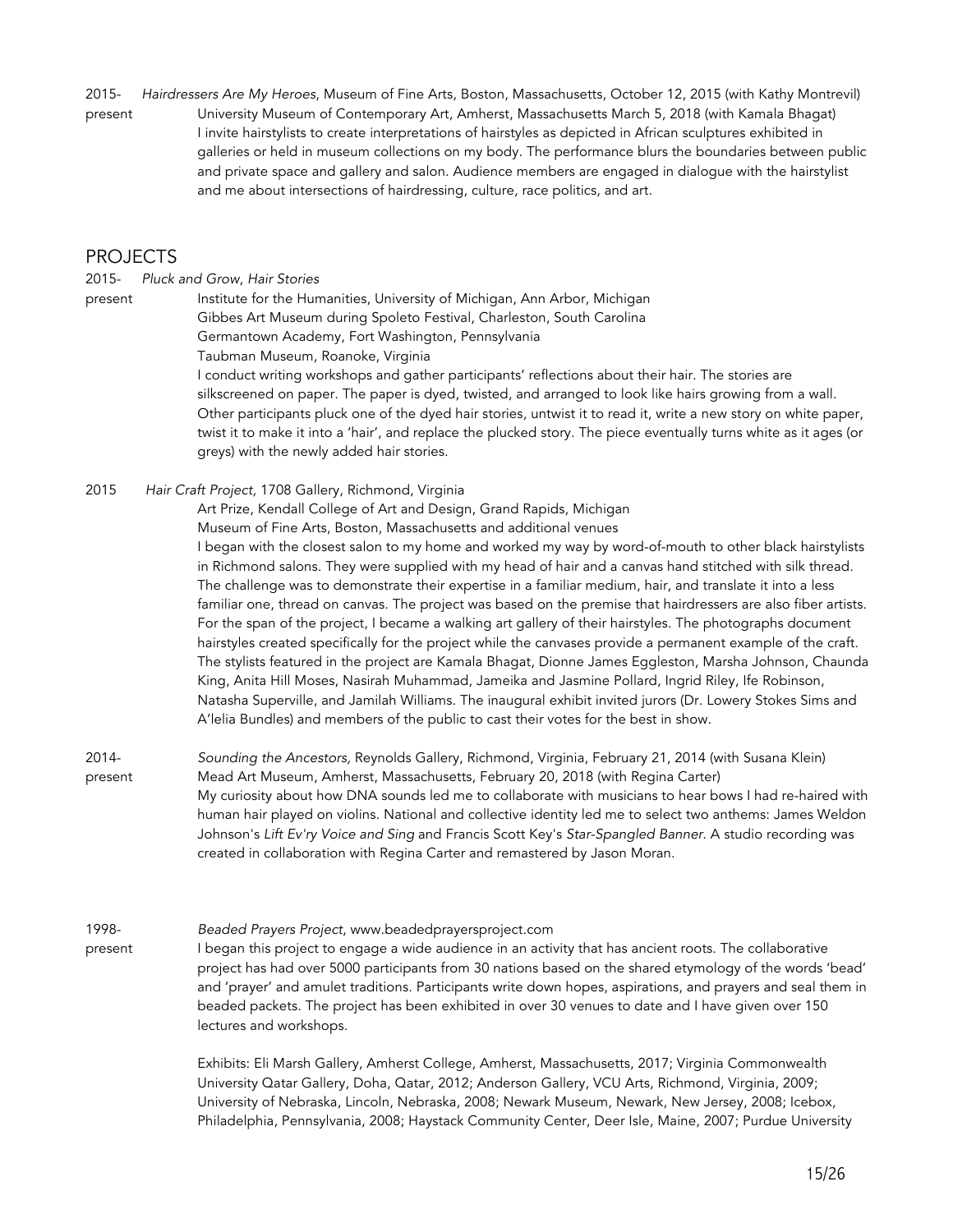Galleries, West Lafayette, Indiana, 2007; Manchester Craftsmen's Guild, Pittsburgh, Pennsylvania, 2007; Queens Borough Public Library, Jamaica, New York, 2007; Museum of the African Diaspora, San Francisco, California, 2006; King Arts Complex, Columbus, Ohio, 2006; Museum of the National Center of Afro-American Artists, Boston, Massachusetts, 2005; NCA Gallery, Detroit, Michigan, 2005; Association of the Worldwide Study of the African Diaspora Conference, Rio de Janeiro, Brazil, 2005; Florida A &M University, Tallahassee, Florida, 2005; Silver Cultural Arts Center, Plymouth, New Hampshire, 2004; River Arts Center, Sauk City, Wisconsin, 2004; Montreal Arts Interculturels, Montreal, Canada, 2004; Baltimore Museum of Art, Baltimore, Maryland, 2003; Art Gallery, Berea College, Berea, Kentucky, 2003; McLean Arts Center, Bloomington, Illinois, 2003; St. Thomas University, St. Paul, Minnesota, 2002; American Library Association Conference, Atlanta, Georgia, 2002; McDonogh School, Owings Mills, Maryland, 2002; College of Art at Kwame Nkrumah University, Kumasi, Ghana, 2002; Creative Alliance, Baltimore, Maryland, 2001; Madison Municipal Building Gallery, Madison, Wisconsin, 2001; Seippel Center for the Arts, Beaver Dam, Wisconsin, 2001; Gallery of Design, University of Wisconsin, Madison, Wisconsin, 2000; Canberra School of Art, Australian National University, Canberra, Australia, 2000

Lectures + Workshops: 2014 Smithsonian Museum of American Art, Washington, DC; 2012 Virginia Commonwealth University-Qatar, Doha, Qatar; 2009 Smithsonian Museum of African Art, Washington, DC, Anderson Gallery, Virginia Commonwealth University, Richmond, Virginia, Virginia Museum of Fine Arts, Richmond, Virginia; 2008 Hillestad Gallery, University of Nebraska, Lincoln, Newark Museum of Art, Newark, New Jersey; 2007 Purdue University Galleries, West Lafayette, Indiana, Queensborough Public Library Gallery, Jamaica, New York, Haystack Community Center, Deer Isle, Maine, Manchester Craftsmen's Guild, Pittsburgh, Pennsylvania; 2006 Museum of the African Diaspora, San Francisco, California, Harn Museum, Gainesville, Florida, King Arts Complex, Columbus, Ohio; 2005 Museum of the National Center of Afro-American Artists, Boston, Massachusetts; 2004 Baltimore Museum of Art. Baltimore, Maryland, Plymouth State University. Plymouth, New Hampshire, MAI Gallery, Toronto, Canada; 2003 Milwaukee Museum of Art. Milwaukee, Wisconsin, Baltimore Museum of Art. Baltimore, Maryland, River Arts Center. Sauk City, Wisconsin, Madison Area Technical College, Milwaukee, Wisconsin, Berea College, Berea, Kentucky, Transylvania University, Lexington, Kentucky; 2002 St. Thomas University, St. Paul, Minnesota, Sheridan Global Middle School, St. Paul, Minnesota, American Library Association Conference, Atlanta, Georgia, Baltimore Museum of Art. Baltimore, Maryland, Boys and Girls Club, Madison, Wisconsin, Nkrumah University of Science and Technology, Kumasi, Ghana, International Community School, Kumasi, Ghana, McDonogh School, Owings Mills, Maryland, Waverly Center. Baltimore, Maryland, Columbia College, Art Department. Chicago, Illinois, St. Paul's Schools, Brooklandville, Maryland: 2001 Developmental Training Center, Oconomowoc, Wisconsin, Range Line School, Mequon, Wisconsin, St. Paul's School Faculty Retreat, Brooklandville, Maryland, Gallerie Francoise, Lutherville, Maryland, Detroit Institute of Art, Detroit, Michigan, Creative Alliance, Baltimore, Maryland, Textile Program, Sheridan College, Oakville, Canada, St. Paul's Schools, Brooklandville, Maryland, Packer Collegiate, Brooklyn, New York, Madison Minority Affairs Committee, Madison, Wisconsin, Vera Court Girl Neighborhood Power, Madison, Wisconsin, Karibuni African American Ethnic Academy, South Madison Branch Library, Madison, Wisconsin, Wilson School, Mequon, Wisconsin, artWORKS Afterschool Program, Packer Community Center, Madison, Wisconsin, artWORKS Afterschool Program, East Madison Community Center, Madison, Wisconsin, Upward Bound, Beloit College, Beloit, Wisconsin, Fiber Program, Maryland Institute College of Art, Baltimore, Maryland, Baltimore Museum of Art, Joshua Johnson Council, Baltimore, Maryland, Coolidge Elementary School, Detroit, Michigan, Jefferson School, Beaver Dam, Wisconsin, Textile Friends at Roslyn Chapel, Pencuik, Scotland, Mahindra United World College, Pune, India; 2000 Sauk Prairie Middle School, Sauk City, Wisconsin, Fiber Area, Art Department, UW-Milwaukee, Verona Area High School, Verona, Wisconsin, Kegonsa Elementary School, Stoughton, Wisconsin, Beaver Dam Elementary Schools, Beaver Dam, Wisconsin, Elm Elementary School, Milwaukee, Wisconsin, Teen Parenting, Greater Madison Urban League, Madison, Wisconsin, Charlottesville High School, Charlottesville, Virginia, St. Paul's Schools, Brooklandville, Maryland, School of Human Ecology, UW-Madison, South Madison Branch Library, Madison, Wisconsin, River Falls Public Library, River Falls, Wisconsin, UW-River Falls, Art Department, River Falls, Wisconsin, Milwaukee County Historical Society for Alpha Kappa Alpha, Milwaukee, Wisconsin; 1999 Columbus Art Museum, Columbus, Ohio, Prevent Child Abuse Association, Madison, Wisconsin, Greater Chicago Bead Society, Chicago, Illinois, Lincoln-Randall Elementary School, Madison, Wisconsin, Mendota Elementary School, Madison, Wisconsin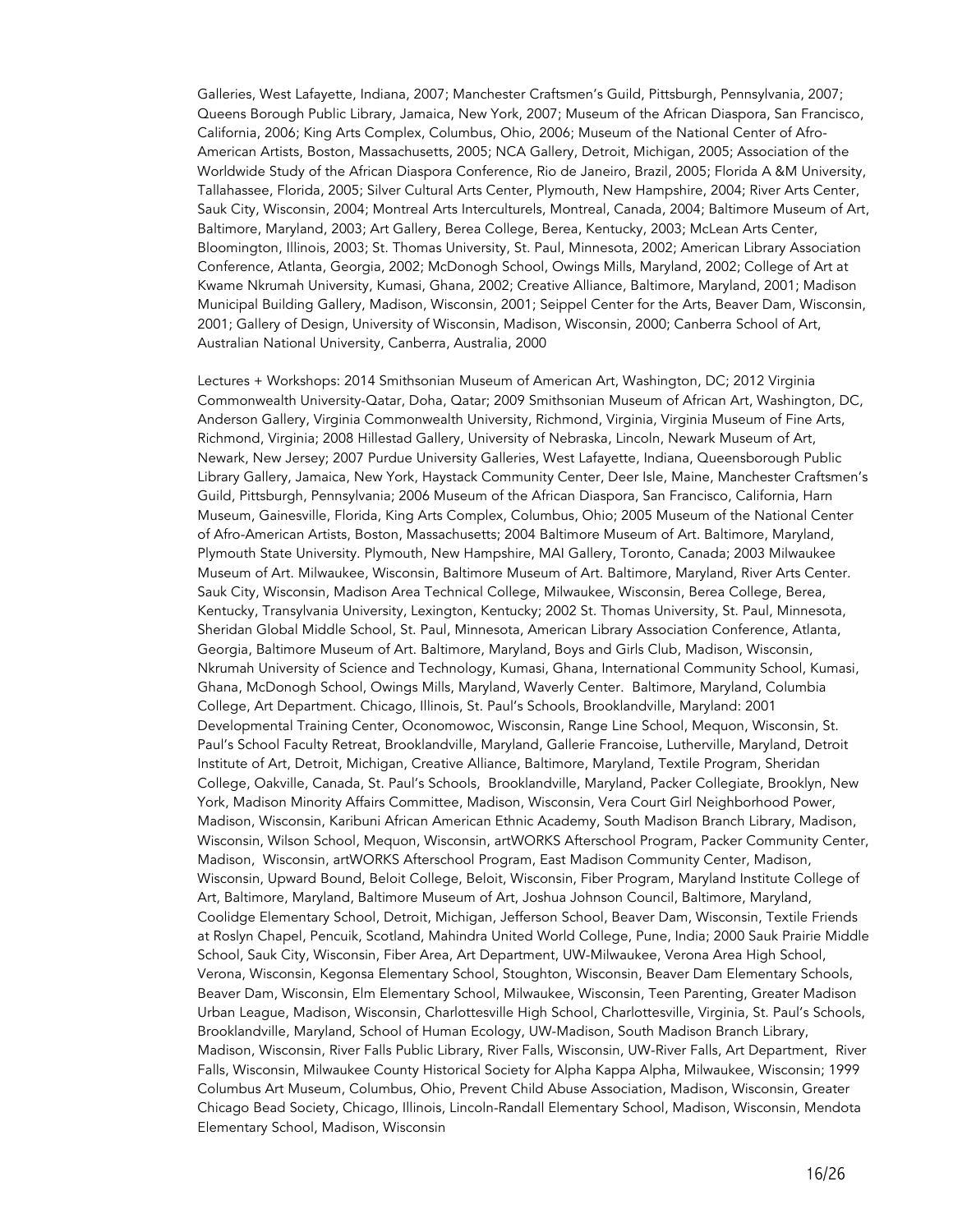#### 1995 Gele: Head Tie Project

Cranbrook Museum of Art, Bloomfield Hills, Michigan

I hand wove a long piece of cloth design to be worn as a West African inspired head tie (Yoruba *gele)* in an African textile structure on a European loom. The strip woven cloth combined elements from the US flag and Ghanaian kente cloth. Fifty African American women were asked to wrap their heads. The women were individually photographed wearing the *gele* as we discussed kente cloth, the flag, and the nomenclature "African American" as symbols and signifiers.

# PRESENTATIONS + LECTURES

| Museums:               | American Folk Art Museum, New York, New York, 2006                                        |
|------------------------|-------------------------------------------------------------------------------------------|
|                        | Blanton Museum, UT- Austin, Austin Texas, 2017                                            |
|                        | Center for Craft Creativity and Design, Asheville, North Carolina, 2015                   |
|                        | Crystal Bridges Museum, Bentonville, Arkansas, 2014                                       |
|                        | Chazen Museum of Art, University of Wisconsin, Madison, Wisconsin, 1997, 2008             |
|                        | Delaware Center for Contemporary Art, 2013                                                |
|                        | Detroit Institute of Art, Detroit, Michigan, 1996,1999, 2001, 2014                        |
|                        | Fuller Craft Museum, Brockton, Massachusetts, 2010                                        |
|                        | Gibbes Art Museum, Charleston, South Carolina, 2016                                       |
|                        | Grounds for Sculpture, 2018                                                               |
|                        | Hampton Museum, Hampton, Virginia, 1996                                                   |
|                        | Harn Museum, Gainesville, Florida, 2009                                                   |
|                        | Indianapolis Museum of Art, Indianapolis, Indiana, 2002                                   |
|                        | McColl Visual Arts Center, Charlotte, North Carolina, 2012                                |
|                        | Mead Art Museum, Amherst College, Amherst, Massachusetts, 2001, 2018                      |
|                        | Memphis Brooks Museum, Memphis, Tennessee, 2012                                           |
|                        | Milwaukee Art Museum, Milwaukee, Wisconsin, 2011                                          |
|                        | Minneapolis Institute of Art, Minneapolis, Minnesota, 2002, 2016                          |
|                        | Montreal Museum of Decorative Arts, Montreal, Canada, 1998                                |
|                        | Museum of Arts and Design, New York, New York, 2008, 2009, 2010                           |
|                        | Museum of Contemporary Craft, Portland, Oregon, 2008                                      |
|                        | Museum of Fine Arts, Boston, Massachusetts, Performance: Hairdressers are my Heroes, 2015 |
|                        | National Museum of Women in the Arts, Washington, DC, 2006                                |
|                        | Nelson Atkins Museum, Kansas City, Missouri, 1997, 2002                                   |
|                        | Renwick Gallery, Smithsonian National Museum of American Art, Washington, DC, 2012, 2016  |
|                        | Smithsonian National Museum of African Art, Washington, D.C., 1994, 1996.1997, 1999, 2009 |
|                        | Smithsonian National Museum of American Art, Washington, DC 2014, 2018                    |
|                        | Taubman Museum of Art, Roanoke, Virginia, 2016                                            |
|                        | The Textile Museum, Washington, D.C., 1996                                                |
|                        | UCLA Fowler Museum, Los Angeles, California, 2008                                         |
|                        | University of Iowa Museum of Art, Iowa City, Iowa, 2001                                   |
|                        | Urban Institute of Contemporary Arts, 2010                                                |
|                        | Virginia Museum of Fine Arts, 2014, 2015                                                  |
|                        | Walters Museum, Baltimore, Maryland, 2008                                                 |
| Colleges/Universities: | Amherst College, Amherst, Massachusetts, 2002, 2012, 2015, 2017, 2018                     |
|                        | Arizona State University, Phoenix, Arizona, 2018                                          |
|                        | Austin Peay State University, Clarksville, Tennessee, 2017                                |
|                        | Bard Graduate Center, New York, New York, 2012                                            |
|                        | California College of Art, Oakland, California, 2007                                      |
|                        | College of Visual Arts, University of Massachusetts Dartmouth, 1999                       |
|                        | Colorado State University, Fort Collins, Colorado, 2018                                   |
|                        | Cornell University, Ithaca, New York, 2010, 2017                                          |
|                        | Cranbrook Academy of Art, Bloomfield Hills, Michigan, 1994, 1998, 2011                    |
|                        | Denver University, Denver, Colorado, 2003                                                 |
|                        |                                                                                           |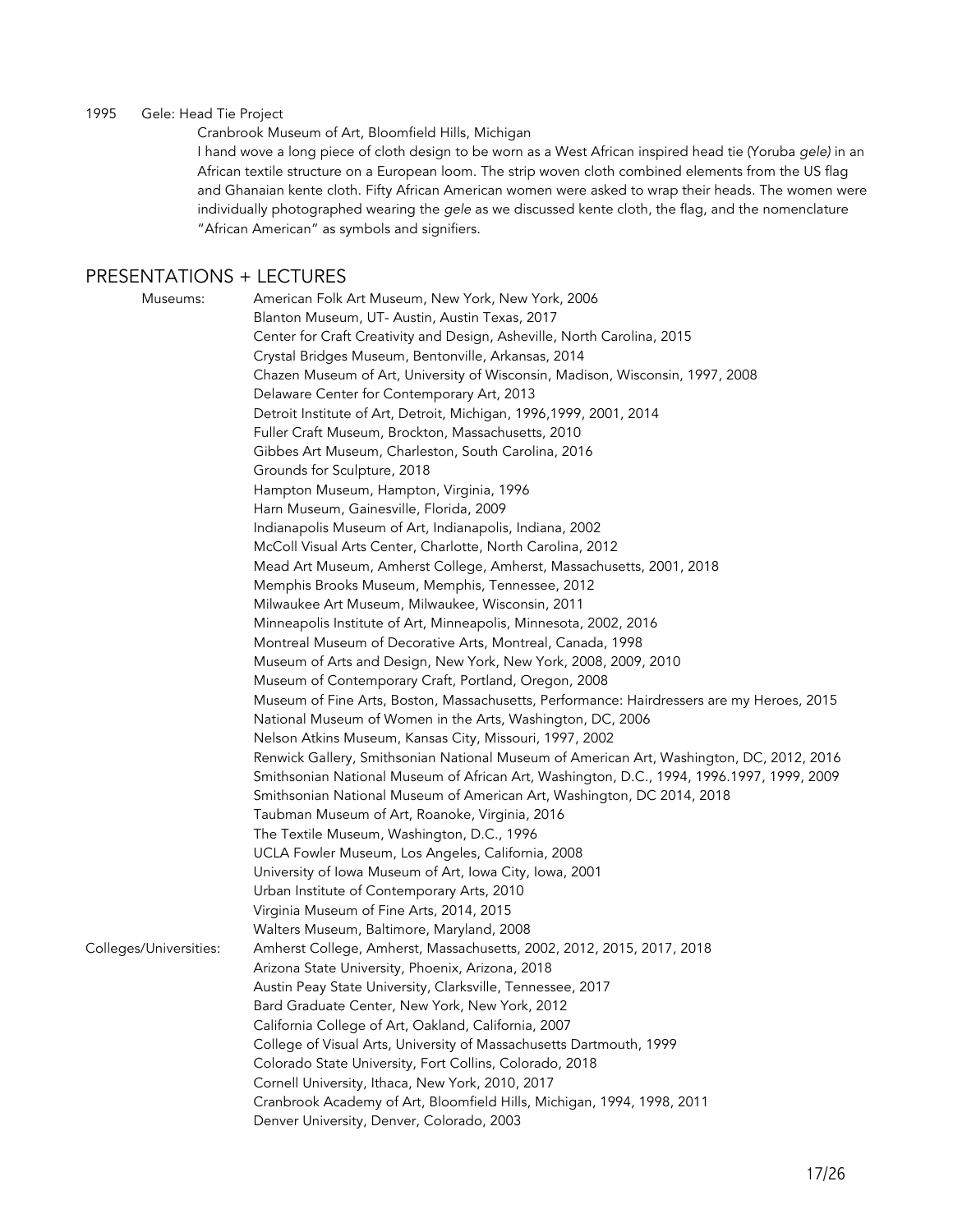East Carolina State University, North Carolina, 2007 Fayetteville State University, Fayetteville, Tennessee, 2017 George Mason University, Fairfax, Virginia, 2014 Georgia State University, Atlanta, Georgia, 2016 Hampshire College, Amherst, Massachusetts, 2018 Haystack Mountain School of Crafts, Deer Isle, Maine, 1997, 2003, 2013 Indiana University-Bloomington, Bloomington, Indiana, 2016 Kansas City Art Institute, Kansas City, Missouri, 1996 Kendall College of Art and Design, Grand Rapids, Michigan, 2015 Maine College of Art, Portland, Maine, 2017 Marshall University, Huntington, West Virginia, 2004 Maryland Institute College of Art, Baltimore, Maryland, 1999, 2002, 2010 Michigan State University, East Lansing, Michigan, 2012 Millersville University, Millersville, Pennsylvania, 2014 Minneapolis Institute of Art, Minneapolis, Minnesota, 2002 North Carolina State University, Raleigh, North Carolina, 2006 Oregon College of Art and Craft, Portland, Oregon, 2007 Pacific Northwest College of Art, Portland, Oregon, 2011 Penland School of Crafts, Penland, North Carolina, 1998 Philadelphia University, Philadelphia, Pennsylvania, 1994 Purdue University, West Lafayette, Indiana, 2010 Savannah College of Art and Design, 2014 School of the Art Institute of Chicago, Fiber Department, Chicago, Illinois, 1997 School of the Art Institute of Chicago, Distinguished Alumni Series, Chicago, Illinois, 2017 School of the Museum of Fine Arts, Boston, Massachusetts, 2015 Skidmore College, Raab Lecture Series, Saratoga Springs, New York, 2016 Southwest School of Art, 2012 Swarthmore College, Pennsylvania, 2009 Syracuse University, Syracuse, New York, 2010 Towson University, Towson, Maryland, 2010 Transylvania University, Lexington, Kentucky, 2003 Tyler School of Art, Temple University, Philadelphia, Pennsylvania, 2001, 2018 University of Delaware, 2013 University of Kansas – Lawrence, 1996 University of LaVerne, California, 2017 University of Nebraska – Lincoln, 2007 University of Massachusetts – Dartmouth, 2000 University of Michigan – Ann Arbor, 2015 University of New Mexico, Albuquerque, 2018 University of North Carolina – Chapel Hill, 2017 University of South Florida, Tampa, Florida, 2016 University of Texas – Austin, 2013 University of Venice, Venice, Italy, 2013 University of Wisconsin – Madison, 2002, 2003, 2009, 2013 Virginia Commonwealth University Qatar, Doha, Qatar, 2015 Winthrop University, Rock Hill, South Carolina, 2013 Warren Wilson College, North Carolina, 2015 Conferences: Lecture, Re/Significations: Imagining the Black Body Conference, Palermo, Italy ,2018 Lecture, Black Portraitures III Conference, Johannesburg, South Africa, 2016 American Craft Council, Baltimore, Maryland, 2008, 2012 Southern Symbols Symposium, Speed Art Museum, Louisville, Kentucky, 2017 Keynote, American Craft Council Conference, Omaha, Nebraska, 2016 College Art Association, "The Black Craftsman Situation", Washington, DC, 2016 International Society for Improvised Music, Chateaux d'oex, Switzerland, 2015 Embodied Knowledge: Sensory Studies in the 21<sup>st</sup> Century: University of Wisconsin-Madison, 2014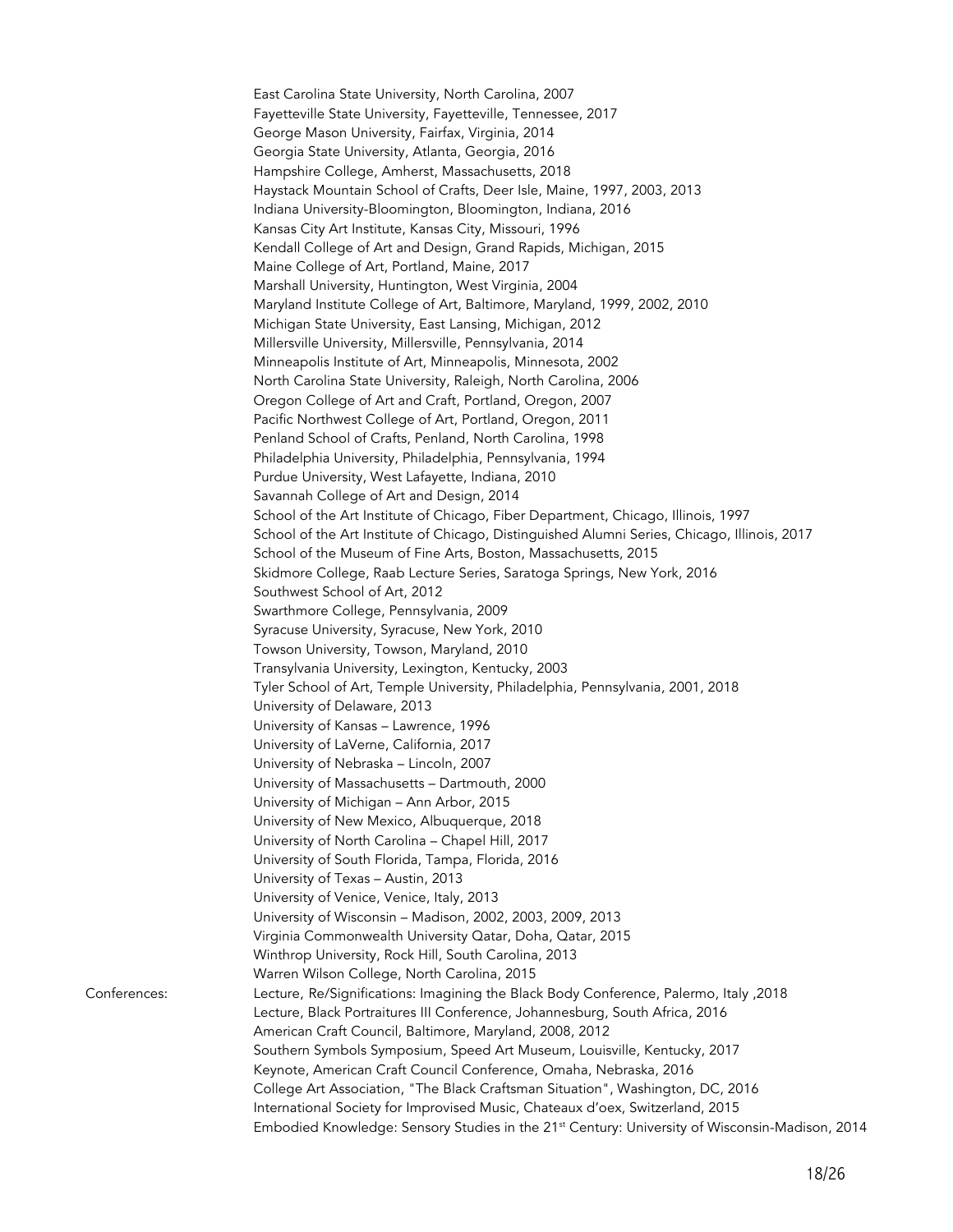A Complex Weave: Women and Identity in Contemporary Art, Towson University, Maryland, 2010 Art of Fine Craft, Lincoln, Nebraska, 2009 American Craft Council Conference, 2006, 2009, 2016 Arts Council of the African Studies Association, 2001, 2007 Embodying the Sacred, VCU Anderson Gallery, Richmond, Virginia, 2009 Recycling in African Art, Harn Museum, Gainesville, Florida, 2009 Making Past, Present and Future Conference, Haystack, Deer Isle, Maine, 2009 Panelist, Transformations, Maryland Institute College of Art, Baltimore, Maryland, 2009 Craft and Design: Hand, Mind and Creative Process, Haystack, Deer Isle, Maine, 2004 Porter Colloquium on African American Art, Howard University, Washington, DC, 2003 College Art Association, Philadelphia, Pennsylvania, 2002 N. C. A. National Conference, Detroit, Michigan, 1994, 1997, 1999 Bead Society of Chicago, Chicago, Illinois, 1998 Mid-Year Art Conference, Detroit Public Schools, Detroit, Michigan, 1998 Surface Design Association Conference, Lawrence, Kansas, 1997 Fiber Now: Student Conference, Cranbrook Academy of Art, Bloomfield Hills, Michigan, 1994

# PUBLISHED ARTICLES + BIBLIOGRAPHY

ed. Berry, I. and McNamara R. Scott, *Accelerate, No. 2*, Tang Museum, 2018, pp. 78-81

"A Legacy: Hair, Language, Textiles", Clark, S., *American Craft Inquiry,* Vol. 1, No. 1, 2017, pp. 70-81,

"Pepper and Perfume," Clark, S., ed. Garrett, N., *The Artists' and Writers' Cookbook*, Powerhouse Books, 2016, pp. 90-91

"Hair Craft Project", Clark, S., *NKA Journal of Contemporary African Art* (Duke Press)*,* No.17, November 2015, pp. 90-92

*The Hair Craft Project*, Clark, S., ed. full color catalogueue, 117 pages, 2015

"Sounding the Ancestors: Art, DNA, & Music," Clark, S., Art Practical: 6.3 Dimensions Expanded Measures of Textiles, Feb. 26, 2015

ed. Douglas, Diane and Vicki Halper. Choosing Craft: A History in Artists' Words, UNC Press (Chapel Hill), 2009, pp 37-39 "Hand-me-downs: our stories held in objects, materials and processes" Haystack Monograph #17, 2004, pp. 4 – 8

"In Review: Nick Sargent", Clark, S., Surface Design Journal, Vol. 28, No. 1, Fall 2003, pp. 54 – 55

"Beneath Pattern: Investigating Symmetry", Clark, S., Surface Design Journal, Summer 2000

"Sonya Clark in Her Own Words", Clark, S., Doran Ross ed., Wrapped in Pride", UCLA Fowler Museum, 1998, pp. 184 – 185

"Portfolio: Sonya Clark", Clark, S., American Craft, Vol. 57, No. 5, October/November 1997, p. 100

"Sculptural Headdresses" Clark, S., Ornament, Vol. 20, No. 3, Spring 1997, pp. 32 – 37

"Informed Sources", Clark, S., Surface Design Journal, Vol. 21, No. 1

# REVIEWS & CITED WORKS

## Books

Pinther, K., Design Histories between Africa and Europe, Transcript Verlag, 2018, p. 71 Arthur, E., Earenfight, P., Mithlo, N. M., Re-Riding History, Trout Gallery, 2018, pp. 44-45, 66 Whitley, Zoe, "Resist Relate Unite: Barbara Jones-Hogu's Pledge of Allegiance," DePaul Art Museum, 2018, p. 61 Scott, Kitty, *Theaster Gates: How to Build a House Museum,* Art Gallery of Ontario, 2018, p. 143 Boothe, Berrisford, *Constructing Identity, Portland Art Museum* 2017, p. 39 Lash, M. and Schoonmaker, T. ed., *Southern Accent,* Nasher Art Museum at Duke University, 2016, pp. 47, 48, 138 Garrett, Natalie E., *The Artists' and Writers' Cookbook*, Powerhouse Books, 2016, pp.90-91 Stein, Kurt, *Hair: A Human History,* Pegasus Books (London), 2016, p. 117 Kistler, Ashley, ed., *Anderson Gallery: 45 Year of Art on the Edge,* Virginia Commonwealth University, 2016, pp, 14 and 165 Wilkinson, Michelle Joan, ed., *For Whom It Stands: the flag and the American People.* Lewis Museum, 2015, pp. 36, 48-49 Zilber, Emily, Crafted: Objects in Flux, Museum of Fine arts Boston, 2015 pp. 101-107 Bell, Nicholas, Nation Building: Craft and Contemporary American Culture, 2015, pp. 55-73 Jortveit, Anne K., The Needle's Eye, Kode Art Museums Press, Norway, 2014, pp. 62-63 Sims, Lowery and Leslie King Hammond. Global Africa Project, Prestel, 2010, pp. 184-185, 215 and back cover Jegede, Dele. *Encyclopedia of African American Artists,* Greenwood Press, Westport, Connecticut: 2009 Holt Skov, S. and M. Holt Skov. *Manufractured: The Conspicuous Transformation of Everyday Objects,* Chronicle Books, 2008 Drewal, H. *Mami Wata: Arts for Water Spirits in Africa and its Diasporas*, University of California Press, 2008, pp. 191-193.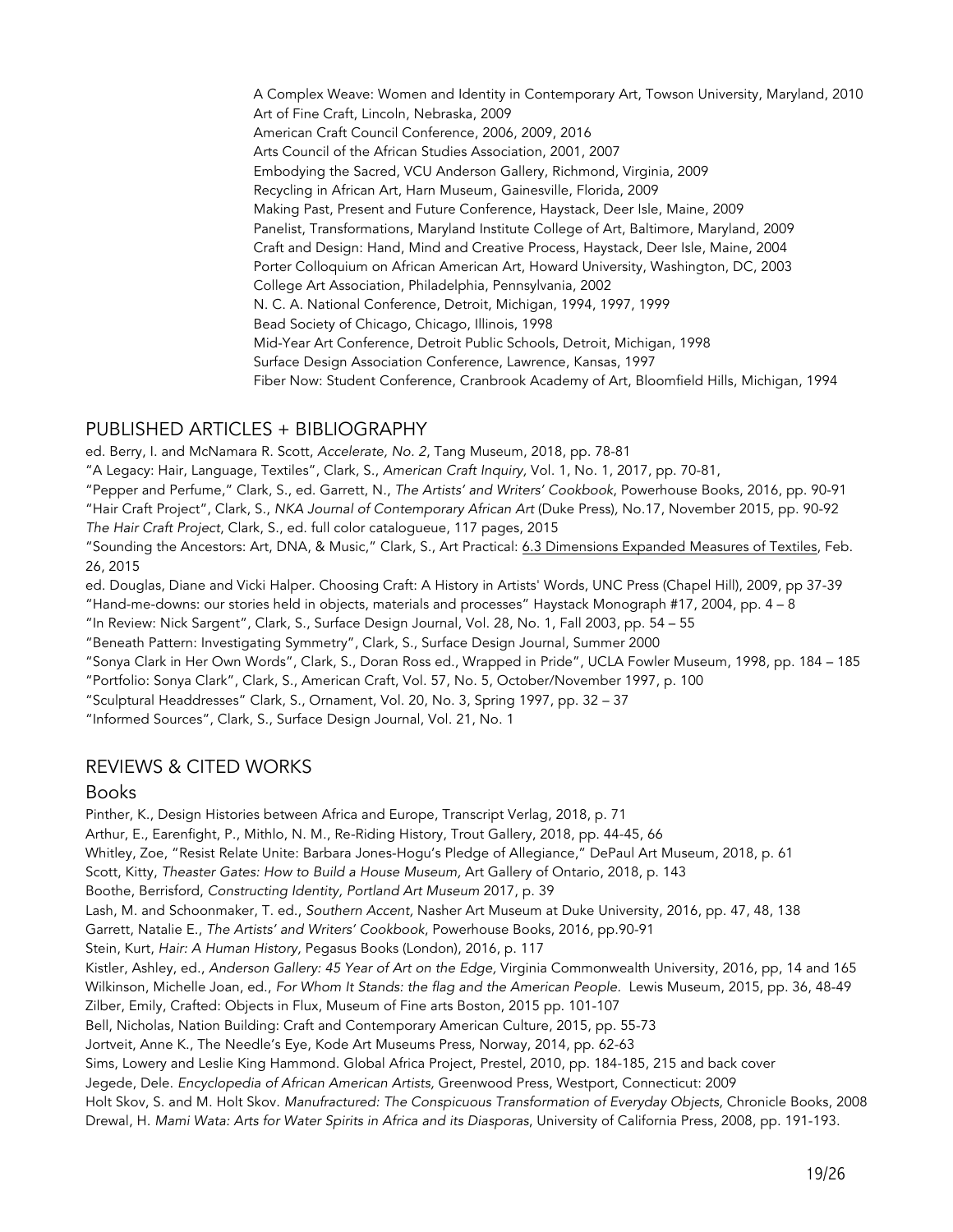McFadden, David. Second Lives: Remixing the Ordinary, Museum of Arts and Design Press, 2008, pp. 76 – 79 Douglas, Diane and Vicki Halper. *Choosing Craft: A History in Artists' Words,* UNC Press (Chapel Hill), 2008. Wells, Carol Wilcox, Masters: Beadweaving, Lark Books, 2008, pp. 104 – 111 Cannarella, Deborah. Beading for the Soul, Interweave Press, 2005, pp. 96 – 99, 146 Wilcox Wells, Carol. 500 Beaded Objects, Lark Books, 2004, pp. 17, 34 – 35 Felix, Marc. Kongo Kingdom Art from Ritual to Cutting Edge, 2003, p. 327 Lewis, Samella African American Art and Artists, University of California Press, 2003, pp. 310 – 313 Afolabi, Niyi, ed. The Marvels of the African World. Africa World Press, 2002, p. 395-407 Harris, Juliette and Pamela Johnson, ed. Tenderheaded: A Collection of Hair Stories, Pocketbooks, 2001, p. 159 Visona, Monica Blackmun, et al. A History of Art in Africa, Abrams, 2000, p.523 Orban, Nancy, ed. Fiberarts Design Book Six, Lark Books, 1999, p. 20 Powell, Richard. "Hampton University Museum", To Conserve a Legacy, M. I. T. Press, 1999, pp. 22 – 23 Campbell, Mavis. "Biographical Sketches", Black Women of Amherst College, Amherst College Press, 1999, pp. 196 – 202 Nouvel Objet, Seoul, Korea: DesignHouse Publications, 1997, pp. 44 – 47

#### Journals & Newspapers

*Angeles Times,* April 11, 2017

Lovelace, J.,"Craft, what does the word mean?", *American Craft,* October/November 2018, pp. 65 and 71 Brock, Hovey, "Declaration, A Group Exhibition," *Brooklyn Rail,* June, 2018 Carpenter, K., "Omaha exhibition casts light on the salon's importance to black culture," *World Herald,* May 4, 2018 Carpenter, K., "Art notes: 'Salon Time' celebrates culture of black women's hair", *World Herald,* May 2, 2018 Dickins, M., "APSU Art + Design and CECA celebrate Acuff class with new exhibit,"*Clarksville,* April 30, 2018 Kozel, M., "'Salon Time' U-CA exhibit examines impact of hair care on Black history and culture", *The Reader,* April 29, 2018 Wecker, M., "Can a University Art Museum Break Out of the Ivory Tower?" *ArtNet News,* April 25, 2018 Dalla Villa Adams, A., "A New Contemporary Art Museum in Virginia Leads with Politics," *Hyperallergic,* April 23, 2018 Willis, S., "VCU's Institute for Contemporary Art embraces community," *Richmond Free Press,* April 20, 2018 Flynn, Anne-Gerard, "Confederate flag to be unraveled as part of Amherst performance art", MassLive.com, April 3, 2018 Brown, Karen, "Artist Unravel Confederate Flag, As Metaphor and Performance", New England Public Radio, April 4, 2018 Adams, Amanda Dalla Villa, "Deep Wisdom and Collective Fortitude", *Sculpture,* April 2018, Vol. 37. No. 3, pp. 52-59 Miles, Tiya, "Black Hair's Blockbuster Moment" *New York Times,* February 23, 2018 Guerra, Cristela, "Artist examines how to unravel a confederate flag", *Boston Globe*, February 23, 2018 Cook, Greg, "Unraveling The Confederate Flag To Ponder," *Wonderland,* February 20, 2018 Adamson, Glenn, "Unravelling History", *Crafts,* January 12, 2018 Alim, Teta, "Year in Review: A look at DC arts and culture," *WTOP (Art News),* December 28, 2017 O'Driscoll, Bill, "The Year in Review: Visual Art," *Pittsburgh City Paper (Art Reviews and Features),* December 27, 2017 Barber, L. "Teens bring church to SECCA with statement on black hair," *Triad City Beat,* December 21, 2017 Vartanian, Hrag, "Best of 2017: Our Top 10 Los Angeles Art Shows," *Hyperallergic,* December 19, 2017 Trimble, Lynn, "Best things we saw in Phoenix in 2017," *Phoenix New Times,* December 18, 2017 Ferber, L., "Take an art-filled road trip through North Carolina," *New York Post,* November 6, 2017 Mabaso, A., "Sonya Clark's Unraveling: Philly takes down Confederate Monument," *Broad Street Review*, November 7, 2017 Goodman, Emily E., "Unraveling the Complicated Confederate Legacy," *Hyperallergic,* October 22, 2017 Keel, Eli, "Building by Tearing: Unraveling the Confederate flag at the Speed Art Museum", *Leo Weekly*, October 16, 2017 Valentine, Victoria, "PAFA has Acquired a Confederate Flag", *Culture Type,* October 13, 2017 Kaufman, Steve, "Southern Symbols: History or Hatred", *Voice Tribune,* October 11, 2017 Kutner, Brad, "Finding the Text in Textiles", *Richmond Magazine,* September 17, 2017 Ladd, Susan. "Art that provides understanding can promote conversation", *Winston Salem Journal*, September 15, 2017 Felder, Lynn, "SECCA rising: New exhibits inside, new mural outside", Relish, *Winston-Salem Journal*, September 9, 2017 Wari, Fitale*,* "*Oaths and Epithets* takes something regular and makes it grand". Pittsburgh Post Gazette, August 3, 2017 Brennan, Lissa, "Using Hair and Other Unexpected Materials", Art Reviews Section, *City Paper* (Pittsburgh), May 24, 2017 Colby, Celine, "Roanoke, Virginia offers vibrant culture scene", *Bay State Banner,* May 24, 2017 *Shuttle, Spindle, and Dyepot,* Vol. 48. No. 2, Issue 190, Summer 2017, p. 8 Stromberg, M., "Kara Walker and black female artists retelling US history", *The Guardian,* Art/Design, April 5, 2017 Neuendorf, Henri, Review: "In Los Angeles, Sprüth Magers Celebrates the Artistic Contributions of African American Women," *Artnet News,* March 31, 2017 Ollman, Leah, "Power: Work by African American Women' delivers the voices of 37 artists in one fierce exhibition", *Los*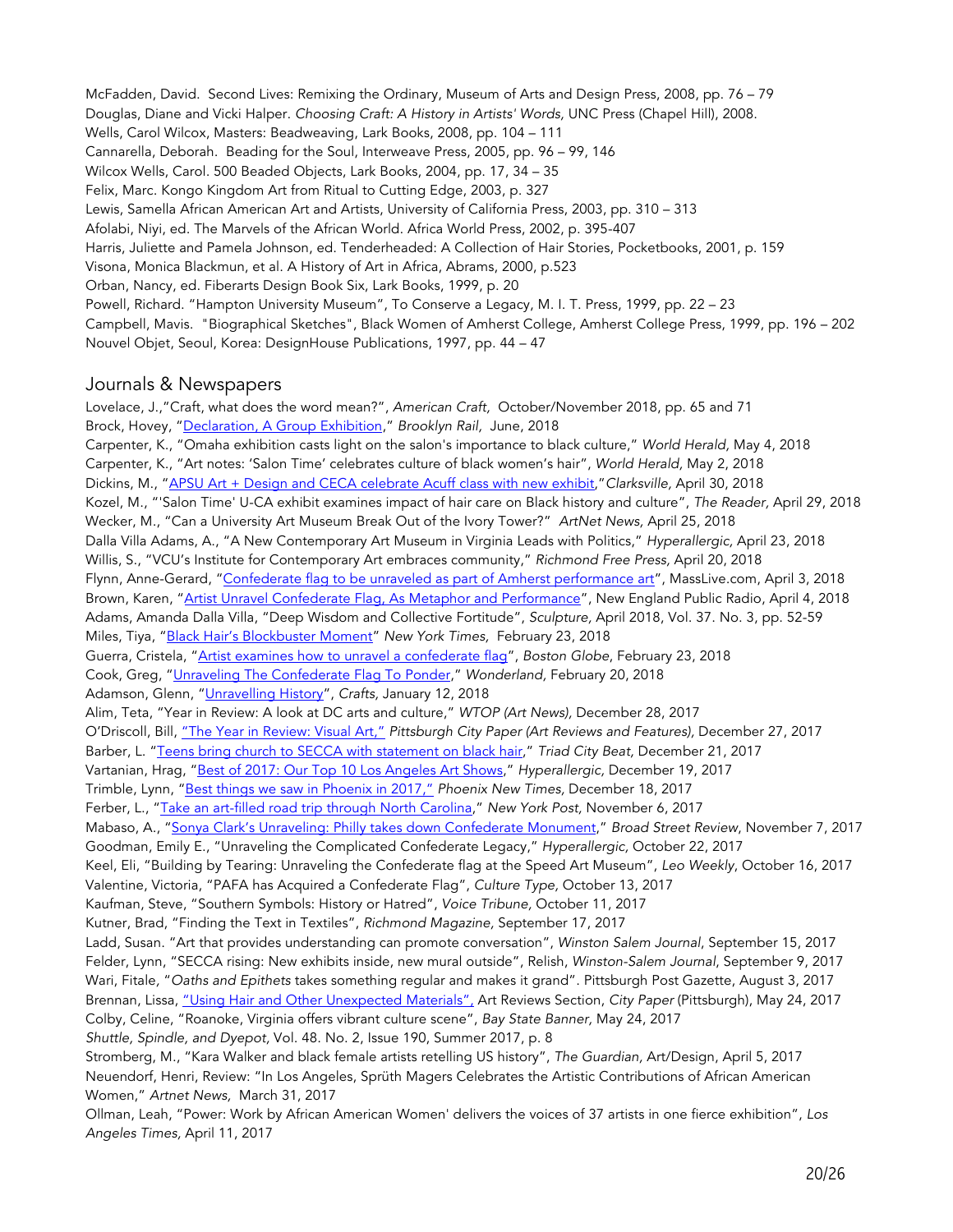Thomas, M," Art openings at The Carnegie and Contemporary Craft"., Pittsburgh Post and Gazette, April 20, 2017 Puleo, Risa, "A Fanfare of Flags: Unwoven, Repurposed, Quilted, and Performed", *Hyperallergic*, March 17, 2017 Gotthardt, A., "16 Women Pushing Design Forward in the United States," Artsy, March 8, 2017 Cempellin, Leda, "Hair as Collective Identity," *Juliet* (Italian)*,* n.181, Feb - Mar 2017, p.92 Groetzinger, K., "Austin Businesswoman Helps Bring African American History to the Blanton," KUT 90.5, January 2, 2017 Amirkhani, J., "Follicular: Hair Stories of Sonya Clark at the Taubman Museum," *Daily Serving, December13, 2017* Capps, K., "*Baltimore Rising* and the role of art in settling history," *The Atlantic: City Lab,* November 22, 2016 Ober, C., "Black Lives Matter: Protest in Red, White, and Blue," *Bmore*, November 14, 2016 Allen, M., "Richmond artist's hair stories visualize black history," *Richmond Times Dispatch,* November 13, 2016 Smith, T., "'Baltimore Rising' addresses race, rights, violence in wake of Freddie Gray," *Baltimore Sun,* November 4, 2016 Allen, M., "Arts & Extras: Hair stories, black history at the Taubman," *Roanoke Times*, October 7, 2016 Sargent, S., "Sonya Clark marks slavery history at Second Street Gallery," *Cville Weekly,* October 5, 2016 Smith, K., "Conversation with Sonya Clark who tells stories through Coiffured canvases," *ArtsAtlanta,* September 27, 2016 Long, L., "An interview with Sonya Clark," *The Roanoker,* September 21, 2016 Kuesel, C., "Southern Accent exhibit confronts the legacy of the South," *Duke Chronicle,* Wednesday , September 7, 2016 Galbiati, M., "Art for the Summer: Francavilla Al Mare LXVII Edition of the Michetti Prize", *Espoarte*, August, 13, 2016 Lawton, P, "Teaching for Respect and Understanding of Difference," Journal of Cultural Research in Art Ed, V. 33, 2016 Haggo, Regina, "At the Seams unravels homey images of domestic crafts," *Hamilton Spectator (Canada),* July 16, 2016 Noor, Tausit, "Battle Hymn of the Republic: the Measure of Kehinde Wiley in the American South", *Momus,* July 13, 2016 Delia, Sarah, "Revisiting The Work of Sonya Clark: Unraveling The Confederate Flag", Charlotte, NC, NPR, July 4, 2016 Gibertini, Anna,"Sonya Clark at the Gibbes Museum makes art with human hair", *The Post and Courier,* June 9, 2016 Benys, Laura, ed., *Into Quarterly: Richmond.* Summer, 2016. pp. 30, 107-109 Rowell, Charles, "Art and Culture in the African Diaspora", *Callalou,* Vol. 38, No. 4, 2016, pp. 811-814, 904-907 Swinkels, Dorothe, "De kunst van het haarvlechten", *Textiel Plus (Netherlands),* No. 235, Spring 2016, pp. 36-38 Finarelli, Linda, "Artist invites students to participate in 'hair' installation", *Ambler Gazette,* February 26, 2016 Cummings, Sinead, "Hair Stories comes to Germantown Academy," *Philly Voice,* February, 10, 2016 Nzewi, Ugochukwu-Smooth, "Art. Race. Gender", Art Basel Miami Beach Magazine, December 2015, pp. 140-145 Sharp, Sarah Rose, "Combing through the Hegemony of Hair," Hyperallergic, December 3, 2015 Urist, Jacoba, "Does 'American Art' Exist Anymore?" *The Atlantic,* November 18, 2015 Hinds, Julie, "Hair stories are part of multimedia artist's exhibit," Detroit Free Press, October 17, 2015 McQuaid, Cate, Art Review: "Crafted tactile sensations", Boston Globe, Friday, September 25, 2015 McElhinney, Peter, "Anything But Normal", Style Weekly, Tuesday, September 22, 2015 Scala, Mark, "Sonya Clark and Progressive Disassembly", Nashville Arts Magazine, August 31, 2015 Khvan, Olga, "Ten Can't Miss Pieces from 'Crafted: Objects in Flux' at the MFA", *Boston Magazine*, August 27, 2015 Lynne, Jessica, "From Climate Change to Race Relations, Artists Respond to Richmond, Virginia,"*Hyperallergic,* July 13, 2015 Munro, Cait, "14 of the Best Summer Gallery Groups Shows in New York", ArtNet News, Monday, July 6, 2015 Gaiter, Colette, "Bree Newsome's Confederate Flag Pole Climb Was an Artistic Statement", *Time Magazine,* July 3, 2015 Gaiter, C. "Newsome's Superwoman Confederate flag pole climb was an artistic statement," The Conversation, July 1, 2015 "The Walker Curates the News," Art 21 Magazine, Walker Art Center, June 29, 2015 Miranda, Carolina, "Culture: High and Low", Los Angeles Times, June 29, 2015 Canon, Gabrielle, "Here's One Confederate Flag That Shouldn't Be Taken Down", Mother Jones, June 27, 2015 Boucher, Brian, "Artist Sonya Clark Unravels the Confederate Flag-Let's Hope It's for Good", ArtNet News, June 25, 2015 Hutson, Laura, "Artist Sonya Clark Literally Deconstructs Confederate Flag ", *Nashville Scene,* June 25, 2015 Delia, Sarah, "Unraveling: An Artist's Take on the Confederate Flag", WFAE Charlotte, NC, NPR, June 22, 2015 Frank, Priscilla, "Artist Asks How Far We've Really Progressed in 150 Years Since the Civil War" *Huffington Post,* June 2, 2015 Patrick, Emily, "Hairdressing as Art", Citizen Times, March 25, 2015 "Amherst Creates: A Walking Gallery", Amherst Magazine, Winter 2015, pp. 39, 42-43, and back cover. Kaczmarczyk, J. "ArtPrize 2014 \$100,000 Juried Grand Prize co-winner visits Grand Rapids", *MLive*, January 29, 2015 Williams, Julie Bonner, "Braiding is Woven into African American Culture", *Grand Rapids*, February 2015, pp. 32-34 "Society 1858 announced winner of prize for contemporary Southern Art", *Shuttle, Spindle and Dyepot,* Winter 2015, p. 8 Tupponce, Joan, "A Dialogue Between Art", Richmond Times Dispatch, January 18, 2015, G9 Adams, Amanda Dalla Villa, "Two Dimensional Exit", Style Weekly, January 7, 2015, pp. 3, 24 Slipek, Edwin, "Time Warp", Style Weekly, January 7, 2015, pp. 21-22 Cook, Liz, "Danny Orendorff's last Charlotte Street show favors text over texture", Pitch Weekly Coplan, Tina, "All About Art", *Home and Design,* Fall 2014, pp 110-111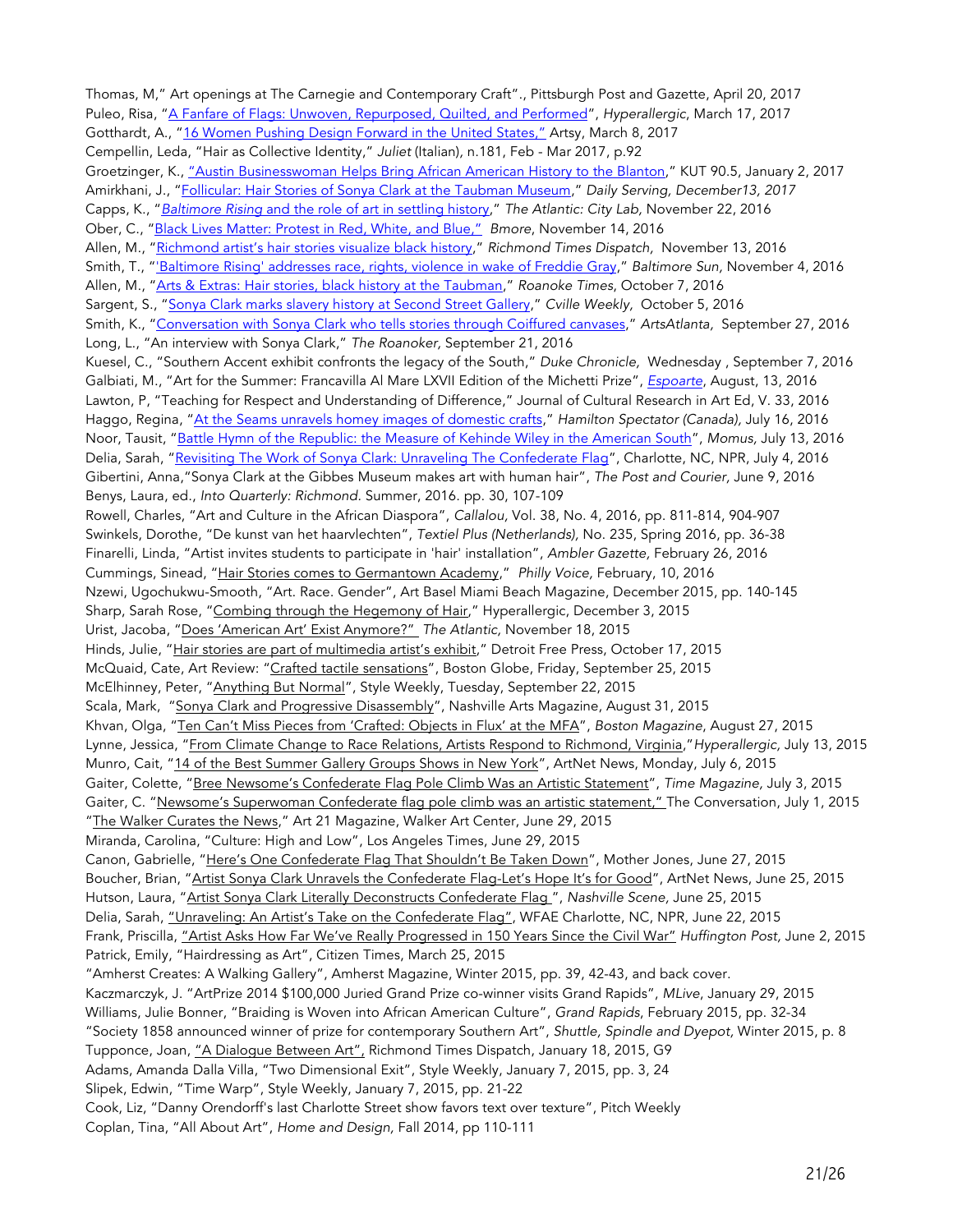Kienle, Miriam, "Reviews: State of the Art, Crystal Bridges", Art Papers, November/December 2014, p. 58 Greenberger, Alex, "ArtPrize Slates its First Dallas Edition for 2016," *Art News,* November 20, 2014 "Spotlight on Award-Winning Artist and Professor", Richmond Free Press, November 7, 2014 Williams, Michael Paul, "VCU department chair themes art around hair", *The Washington Post*, November 9, 2014 Williams, Michael Paul, "VCU department chair themes art around hair", *The Washington Times*, November 9, 2014 Williams, Michael Paul, "VCU Dept Chair Themes Art Around Hair", Diverse Issues in Higher Ed, November 5, 2014 Williams, M., "Hair Theme in Art Gives the Thread of Identity," *Richmond Times Dispatch,* October 31, 2014, p. B1 and p. B4 Kaczmarczyk, J, "ArtPrize \$100,000 Juried Grand Prize co-winner was unaware of award", *MLive*, October 11, 2014 Foumberg, Jason, "Toward an Egalitarian Art Prize," Art in America, October 15, 2014 Kaczmarczyk, J, "Modest to magnificent: Art Prize 2014's major venues saw bumps in visitors" *MLive*, October 15, 2014 Chance, T., "Crowds pack Grand Rapids Art Museum to see winning 2014 ArtPrize entries", *MLive*, October 11, 2014 Kaczmarczyk, J, "ArtPrize 2014 \$200,000 Juried Grand Prize split between 2 entries", MLive, October 10, 2014 Kollatz, Harry, "17<sup>th</sup> Annual Theresa Pollak Prizes for Excellence in the Arts," Richmond Magazine, October 2014, pp. 89-90. Becherer, J., "Art Prize 2014 Kendall College exhibit explores money and art", *Grand Rapids Press MLive,* Sept. 26, 2014 "Indiana Woman wins \$300,000 in ArtPrize contest", Detroit Free Press, October 11, 2014 "Sixth Annual Art Prize Winner Announced", ArtForum, October 11, 2014 Vartanian, Hrag, "Anila Quayyum Agha Sweeps ArtPrize", *Hyperallergic,* October 10, 2014 Binlot, Ann, "Anila Quayyum Agha Wins Both the Public and the Jury Award at ArtPrize", *New York Observer,* Oct 10, 2014 Serba, John, "ArtPrize Awards 2014: See the winners of \$20,000 juried category awards", October 10, 2014 Serba, John, "Art Prize 2014: Meet the 20 Artists in the Juror's Shortlist," Grand Rapids Press MLive, September 29, 2014 Becherer, J., "Art Prize 2014 Kendall College exhibit explores money and art", *Grand Rapids Press MLive,* Sept. 26, 2014 Pandolfi, Elizabeth, "Artist Sonya Clark wins Gibbes 1858 Prize", Charleston City Paper, September 25, 2014 Parker, Adam, "Artist Sonya Clark named Prize Winner", The Post and Courier, September 20, 2014 Prestidge, Holly, "VCU's Clark wins Society 1858 award", Richmond Times Dispatch, September 19, 2014, p. B8 Plagens, Peter, "The State of 'State of the Art'", Wall Street Journal, September 17, 2014 McWhirter, Georgina, "Building a Partnership: CODA Awards", Interior Design, August, 2014, p. 216 Eshleman, Tina, "Posing Beauty' Opens at the VMFA", Richmond Magazine, April 25, 2014 Eshleman, Tina, "The Art of Hair", Richmond Magazine, March 26, 2014 Newton, Karen, "Head Art", Style Magazine, March 12, 2014, pp. 23-24. Ashe, Bert, "Braided Together", Style Magazine, March 12, 2014, p. 55. Merz, Samantha, "Essential Exhibitions", Richmond Magazine, February 17, 2014 Eshleman, Tina, "Hair Apparent", Richmond Magazine, February 3, 2014 Jewett, Leanne, "Rhizomatic Genesis: Art of Sonya Clark," Fiber Art Now, Fall 2013, Volume 3 Issue 1, pp. 6, 46-48 Hermanson, Marissa, "Crowning Craftmanship", R Home, September/October 2013 Cheng, Scarlett, "Artist Sonya Clark weaves tales with textiles", *Los Angeles Times,* Arts/Culture section, July 7, 2013 Ollman, Leah, "Review: Physical, metaphorical fuse in work of Sonya Clark", *Los Angeles Times,* Arts section, July 5, 2013 Cohn, Susan, "Local History Inspires Contemporary Art", The Daily Journal, April 20, 2013 Jenkins, Mark, "Sonya Clark", Washington Post, Museum Section, February 28, 2013 Kahn, E., "Art Imitates Indianapolis," *New York Times,* January 16, 2013 "Voices", American Craft, December /January 2013. Vol 72. No. 6., p 24 Newton, Karen. "Women in the Arts 2012", Belle Magazine, September 2012, p. 18. "Focus: Africa your name is Amazing", Design 166 (Taiwan), p. 30, August 2012. Pulcinella, Beth. "Review: Magical Visions", International Review of African American Art, Vol. 24, No.1, 2012. p. 9. Cutler, J. "Talking Art with Antoinette Young", *International Review of African American Art,* Vol. 24, No.1, 2012, p. 39, 41Buszek, M. E. "Labor is my medium", Archives of American Art Journal, Spring 2012, Vol. 51, p. 70. Drewal, H. J. "Creating Mami Wata: An Interactive, Sensory Exhibition", Museum Anthropology, 2012, Vol. 35: 49–57 Isaacs, J. Susan. "In Review: Sonya Clark, Snyderman Gallery", Surface Design Journal. Spring 2012, p. 54. Childs, Adrienne. Exhibition Review: Journal of Modern Craft, Vol. 5. Issue 1, March 2012, pp. 109-111 Schreiber, B. "Inspired Works by Clark and Henriquez have scholarly underpinnings", *Creative Loafing*, February 7, 2012 Weaver, AM. Review: "Sonya Clark", Art in America, January 30, 2012 Persinger, Ryanne. "From Lincoln to Obama, images will 'Converge'", The Charlotte Post, January 26, 2012 Robinson, M. "National Grant Winner Hopes to Enrich Richmond Arts Community," *Commonwealth Times,* January 23, 2012 Bennett, Steve. "Clark Weaves History and Culture," San Antonio Express News, January 20, 2012 Andrews, Scott. "Clark Weaves African-American DNA into Confederate Flag", Current (San Antonio, TX), January 12, 2012 Prestige, Holly. "VCU Artist is awarded no-strings \$50,000 grant", Richmond Times Dispatch, December 6, 2011, front page.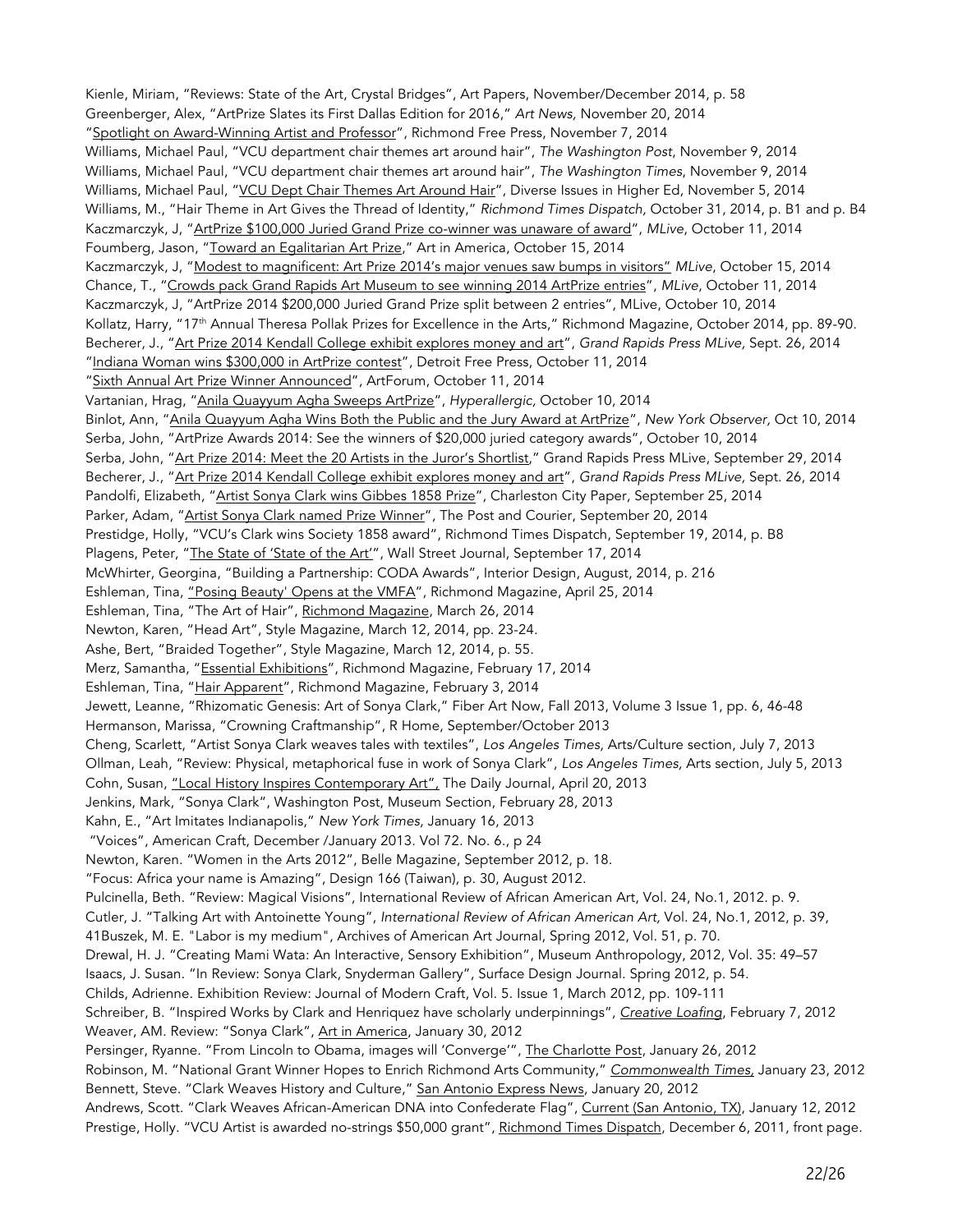"VCU professor named USA fellow", The Richmond Voice, December 14, 2011, p. 10 Hirsh, Jennie. Review: "Material Girls", Art in America, November 2011. Byrd, Cathy. Review: "Material Girls", Sculpture, November 2011, Vol 30. No. 9, pp. 64-65. Schiller, Rebecca. "A Strand of Hair", Hand Eye, November 10, 2011. Arney, Suzanne Smith. "In Review", Surface Design Journal. Fall 2011, p. 54. Choi, S. "Virginia Museum of Fine Arts Fellowship", Korean Monthly Ceramic Art, Vol 16, No 187, October 2011, p. 90-92 James Renwick Alliance Quarterly, Winter/Spring 2011, p. 4 DeSmith, Christy. "Data Processing", American Craft, Vol. 70, No.6 Dec/Jan 2011, p. 24 Jamieson, Katherine. "Cultural Roots", Amherst, Fall 2010, p 44 Malarcher, Patricia. "In Review: Dress Codes", Surface Design Journal. Spring 2010, Vol. 34, No. 3, pp. 62-63. "Front: Time Well Spent", Crafts, September/October 2009, p. 25 "Black Celebration", Estetica Italia, November 2009, Volume 9, pp. 42 – 43 Genocchio, Benjamin, "All Dressed Up at the Katonah Museum of Art", New York Times, August 21, 2009 Gouveia, Georgette, "Clothes make the exhibit", Lower Hudson Journal News, July 19, 2009 Sims, Lowery Stokes, "The Currency of Craft: Sonya Clark", Fiberarts, September/October 2009, Vol. 36, No. 2, pp. 40 – 43 "Upcycling/ Signs of new life at Architecture and Design Museum", Los Angeles Times, Arts section, May 17, 2009 Dowdle, Morrow, "The Halsey Institute explores the question of hair", Charleston City Paper, May 20, 2009 "Crowning Glory in Hair and Art", The Post and Courier, Wednesday, May 27, 2009 http://www.marieclaire.it/magazine/controcorrente/second-lives Cotter, Holland, "From the Deep, a Diva With Many Faces", New York Times, April 3, 2009, p. C23 Kettlewell, Caroline, 'Urban Palette', Virginia Living, April 2009, p. 109 Yuhas, Daisy, "Sonya Clark at the List Gallery", The Daily Gazette, March 15, 2009 Donohue, Victoria, "Better Combs and Gardens", Philadelphia Inquirer, March 20, 2009 "Datebook", Home and Design, July/August 2008, p. 46 Drewal, Henry, "Exhibition Preview: Mami Wata", African Arts*,* Vol. 41. No. 2, Summer 2008, p. 80 Ha, Christina, "Sunday Arts News Essentials", Inside Thirteen PBS NYC, October 16, 2008 "Spotlight: Museums Update", American Style, February 2009 DiNoto, Andrea, "Reviewed: Second Lives", American Craft Magazine, Vol. 68, No.6 Dec/Jan 2009, p. 42 Russian Travel Magazine, November 24, 2008, p. 72 Klimkiewicz, Joann, "MAD's New Digs", The Hartford Courant, September 28, 2008 Caplan, Ralph, "Recrafting the Ordinary", AIGA: Voice, October 14, 2008 Saltz, Jerry, "Art Date", Artnet Magazine, September 18, 2008 Holleran, Samuel, "A Second Life for MAD", NY Art Beat, September 29, 2008 "Arts and Crafts", Travel and Leisure Magazine, December 2008, p. 80 Austin, April, "Co-opting consumerism", The Christian Science Monitor, September 19, 2008 edition "Current and Coming", Fiberarts, Sept/Oct 2008, p. 68 Pomeroy, Courtney, "Art that lets your hair down", Baltimore Sun, June 28, 2008 Yasiejko, C., "A Well-Groomed Exhibit and More at DCCA", The News Journal (Wilmington, Delaware), Arts section F2 Thorp, Charlotte, "In Review: Pricked", Surface Design Journal, Vol. 32, No.4, Summer 2008, p. 39 Views (Museum of Arts and Design), Fall 2008, pp. 7 and 11 Beckman, Rachel, "In 'Loose Strands,' Museum Lets Its Hair Down With New Show" *Washington Post*, July 31, 2008, p.C05 McLeod, Deborah. "Witting Hairs: Sonya Clark", City Paper Baltimore, July 30, 2008 Grantham, Tosha, "Loose Strands, Tights Knots", The Walters Magazine, Summer 2008, pp. 6-7 Moreno, Shonquis, "Making of the New MADhouse", American Craft Magazine, Vol. 68, No.4 Aug/Sept 2008, p. 37 DiNoto, Andrea, "Reviewed: Pricked", American Craft Magazine, Vol. 68, No.1 Feb/Mar 2008, pp. 88 – 89 'The Beaded Prayers Project", Access Newark Museum, Spring 2008, p. 4 Taylor, Pamela, "Editorial Page", Art Education, Vol. 61, No. 2, March 2008, pp. 5-6 Koeppel, Frederic, "Amusement within their grasp," Commercial Appeal, 2008 Nouvelles broderies a New York, Le Monde, November 20, 2007, p. 29 Andresen, Kristin, "Community Centered", Bangor Daily News, Tuesday, December 4, 2007, p. C5 Vagner, Kris, "Belt loops and hooks" Reno News Review, September 19, 2007 Architectural Digest (French edition), February/March issue, No. 72 "Litpicks: Sonya Clark," American Craft Council News and Views, Volume l. Issue 3, Winter 2007, p.11 Andrews, Laura. " African Bead Project at Queens Library", Caribbean Life, May 9, 2007, p. 46

O'Sullivan, Michael. "Richmond Artists Rooted in Histories", The Washington Post, Friday, December 1, 2006, WE p. 50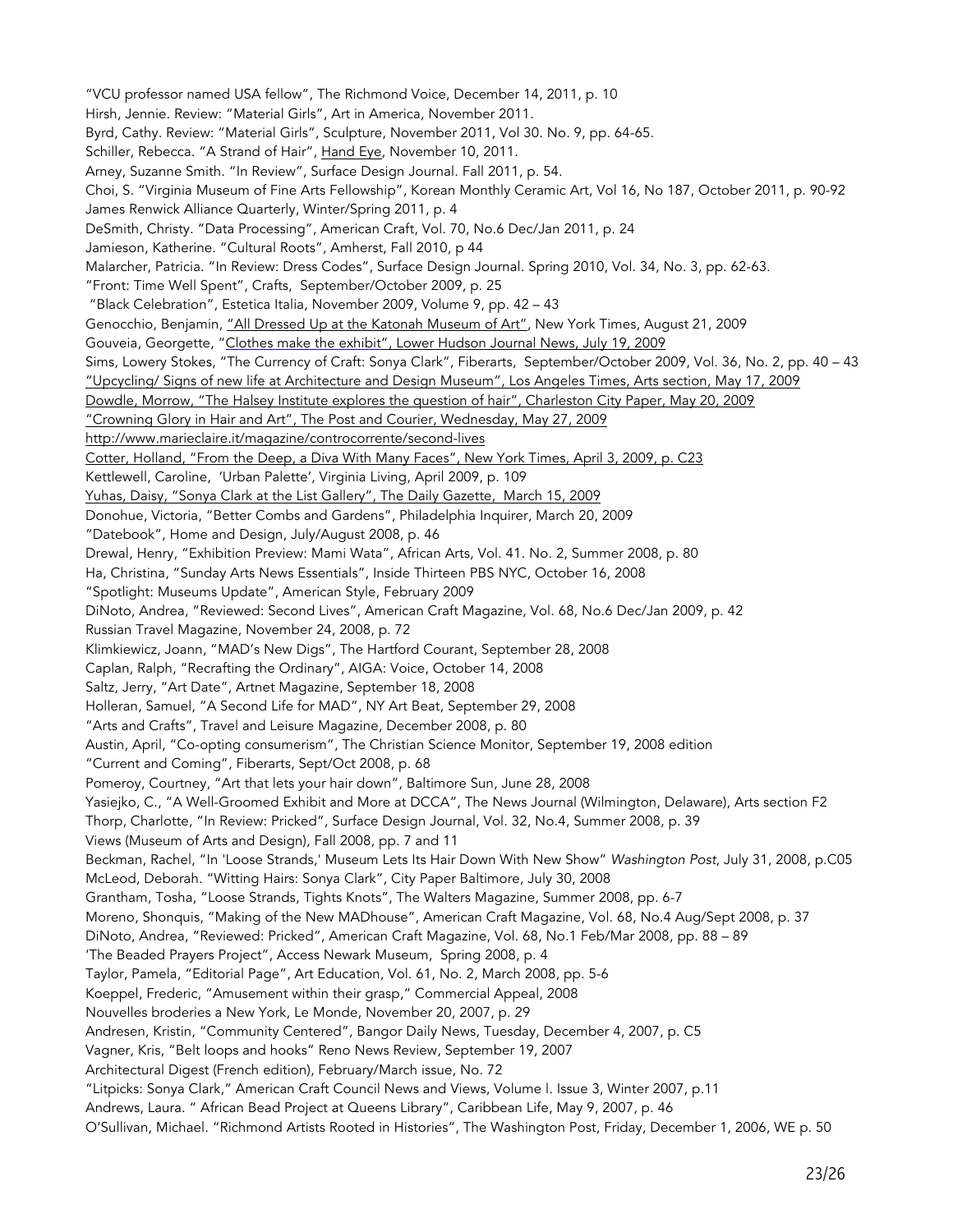John Michael Kohler Newsletter, September/October 2006, p. 2 "Internationally acclaimed artist opens solo show at JMKAC" Beacon, Tuesday, October 31, 2006, pp. 1 and 17 Nilsen, Richard. Review: " Gallery has a lock on impact of hair", The Arizona Republic, Sunday, July 30, 2006, p. E4 Becker, Cynthia. "Review: Beaded Prayers", African Arts, Summer 2006, Vol 39. No. 2, p. 9, 76 – 78. Rockwell, Steve, " A Stir in Richmond, Virginia", d'Art International, Spring/Summer 2006, p. 20 Hickman, Pat. "Awarding Talent", American Craft, Vol. 65, No. 2 April/May 2005, p. 48 Halper, Vicki. "Trinket to Talisman", Metalsmith, Volume 24, No. 5, p. 37 Guiliano, Mike. " Taking a bead on the spirit of art", Towson Times, January 21, 2004. p. 28 "Scholars in the Village", UMOJA: African American News for Madison, Vol. 14, No. 1, January 2004, p. 17, 48 BMA Today, "The Beaded Prayers Project" November/December 2003, pp. 6-7. Hicks, Victoria Loe. "The Power of Many Prayers, All in One Art Project", Philadelphia Inquirer, Sunday, Oct. 12, 2003 Hicks, Victoria Loe. "Professor Seeks Secret Prayers for Touring Show", Dallas Morning News, September 19, 2003 Arney, Steve. "Designers Draw a Bead" Pantagraph, Sunday, September 14, 2003, pp. G1-2 Hinchliffe, Meredith. "Moulding the metaphor", Canberra Times (Australia), Tuesday, July 22, 2003 Malarcher, Patricia. "Beaded Prayers Project", Surface. Spring 2003, Vol. 27, No. 3, pp. 30 – 35 Roberston, Jean. "Indianapolis: Sonya Y.S. Clark". Sculpture. December 2002 Vol. 21, No.10, pp. 71 – 72 Previews Indianapolis Museum of Art, May/June 2002, p. 20 Berry, S. L. "Topped By Art", The Indianapolis Star, Sunday, April 14, 2002. pp. 1I – 2I Previews Indianapolis Museum of Art, March/April 2002, pp. 15 and 16 Carr-Elsing, Debra. "A Fine Touch for Art", The Capital Times, February 28, 2002, pp.1F – 5F McNatt, Glenn. "A Good Feeling", The Baltimore Sun, Wednesday, November 13, 2001, p. 1E Theim, Kelly. "Alumni Art on Deck at Mead", The Amherst Student, October 3, 2001, p. 9 Holland, Bonnie Lee. "In Review: Crosscurrents 2000", Surface Design Journal. Fall 2001, pp. 54 – 55 Price, Anne. "Shoebox's Limits Inspire Creativity", Sunday Magazine (Baton Rouge, Louisiana) August 5, 2001 Moyer, Twylene. "Handle with Care: Loose Threads in Fiber", Sculpture, June 2001 Vol. 20, No. 5, pp. 69 – 70 Goldberg, Barbara. "Lillian Elliott Award", Textile Society of America Newsletter, Winter 2001, Vol. 13, No. 1, p. 7 Roth, Gil. "Beaded Prayers Project: Beneath a Collective Quilt", Madison Times, October 12-18, 2001, p. 12 Shapiro, Stephanie. "Art Emerges From Tragedy, As It Should", The Baltimore Sun, Monday, September 17, 2001, p. 1E Pulliam, Deborah. "Beaded Blessings", Beadwork, August/September 2001, pp. 16 – 17 Tyehimba, Afefe. "Critic's Choice: Beaded Prayers", City Paper (Baltimore, Maryland), August 8-15, 2001, Vol. 25, No. 33 Swanson, Sue. "Beaded Blessings", Re-Imagining, May 2001, Issue 27, p. 5 Dahlke, Kate. "Cross-Cultural Project is Woven of Hopes and Dreams", Monday, March 12, 2001, p. A8 "Celebrating Black History in the Village", Umoja, March 2001, p. 42 "Hats Off", Umoja, February 2001, pp. 11 and 41 Henry, Amanda. "A Stitch in Time", Wisconsin State Journal, Saturday, November 18, 2000, p. B1 Gates, Pamela. "Beading Beyond Belief", The Madison Times, May 5-11, 2000, Vol. 9, No.19, p. 17 Daily Citizen (Beaver Dam, Wisconsin), Wednesday, March 29, 2000, p. 16 Veit, Lori. " Wisconsin Arts Board Fellowship Award-Winners Exhibit" Fitchburg Star, October 19, 2000, pp. 12 – 13 "Artists in Craft Center Exhibition Focus on Women's Issues", Weekend, August 25-31, 2000 Bowles, K. Johnson. "The Hum of Life in Silence", Fiberarts, September/October 2000, Vol. 27, No. 2, p. 59 Ullrich, Polly. "Fashions from the Avant-Garb", Fiberarts, Summer 2000, Vol. 27, No. 1, p. 55 Wass, Betty. "Dots and Dashes, Beads and Beauty", Textile Society of America Newsletter, Vol. 12, No. 1, pp. 9 – 10 "Previews", The Detroit News, May 27, 2000 Latter, Ruth. "Hats off to Impressive Soft Sculptures", The Daily Progress (Charlottesville, Virginia), May 4, 2000, p. D1– D2 "Smart Bets", Mountain Xpress (Western North Carolina), May 31 - June 6, 2000, Vol. 6, No. 42, p. 30 Clowes, Jody. "Sonya Clark", Surface Design Journal, Winter 2000, pp. 35 – 37 Harrison, Helen. "Using Beads as Painters and Sculptors Would", The New York Times, Sunday, December 19, 1999, p. 20 Lassell, Michael, "A Life in Art", Metropolitan Home, 1999, pp. 174-175 Klich, Joseph. "Artist Draws on Culture in Crafts", The Badger Herald, October 27, 1999, Vol. 31, Issue 39, pp. 1 and 5 McNatt, Glenn. "Art Challenges Stereotypes", The Baltimore Sun, Tuesday, October 26, 1999, p. 2E Korman, Nina. "Night and Day", Miami New Times, July 1-7, 1999, Vol. 14, No. 12, pp. 38-39 Miller, Brooke. "Artist's Headdresses Draw Upon African Heritage and Pride", The Madison Times, March 5-11, 1999, p.13 Gordon, Beverly. "Profile: Sonya Clark", Fiberarts, Vol. 25, No. 4. Jan/Feb, 1999, p. 23 Kirsch, Elisabeth. "Artists Winning the Glass Bead Game", Kansas City Star, Friday, December 25, 1998, Preview/Art Harris, Bill. "Lid Language", Metro Times, November 1998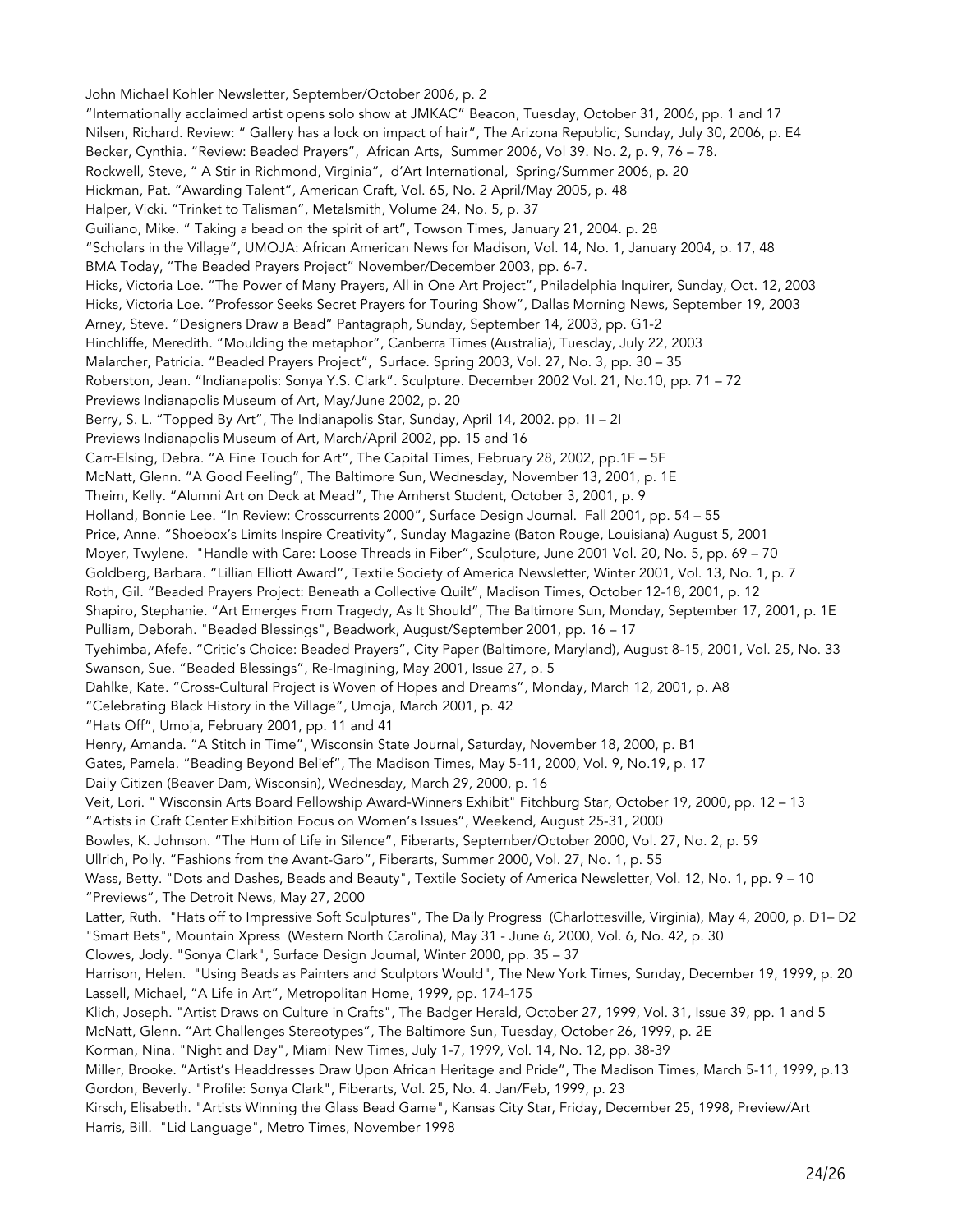Francis, Jacqueline. "Art About Hair" International Review of African American Art, Vol.15, No.2, Fall 1998, pp. 37 – 38 Schoenkopf, Rebecca. "Pure Mesmerization", OC Weekly, August 14-20, 1998, p. 47 Wilson, Scott. "Parted, Plaited and Piled: Sonya Clark", FORUM: The Visual Arts Journal, Vol. 23, No. 2, pp. 3 – 4 Thorson, Alice. "Surface Pleasures", The Kansas City Star, Friday, March 27, 1998, Art Section, p. 24 "Kansas City and Lawrence, A Survey of Exhibitions", Surface Design Journal, Vol. 22, No. 2, Winter 1998, pp. 46 – 47 "Village Stars", UMOJA: African American News for Madison, Vol. 9, No. 1, January 1998, p. 14 Broughton, Alice. "New Directions in Fiber", Reviews and News Muney Moore, Julie. "Crosscurrents: Journeys Within the African Diaspora", Dialogue, September/October 1997, p. 41 Thorson, Alice. "Patterns, Prints, Fabrications", The Kansas City Star, Friday, May 30, 1997, Preview, p. 23 Gaskins, Bill. "Review: Sonya Clark at the Anderson Gallery", New Art Examiner, Vol. 24, No. 6, March 1997, p. 46 Irish, Peg. "Exhibition: Cape Capes", Ornament, Vol. 20, No. 2, Winter 1996, p. 21 Colby, Joy Hakanson. "Art Review: Sonya Clark Sculptural Headdresses", The Detroit News, November 14, 1996, p. 7H Scarborough, Jessica. "Survey of Exhibitions", Surface Design Journal, Vol. 20, No. 2, pp. 27-29 Colby, Joy Hakanson. "High Fiber", The Detroit News, Saturday, March 2, 1996, pp. 16D – 18D Mensing, Margo. "Student Symposium at Cranbrook", Fiberarts, Vol. 21, No. 2, September/October 1994, p. 12

## CD

Cover artwork, Aark Duo (Tabitha Easley and Justin Alexander), Hair/Cloth/Thread, 2016 Artwork in liner notes, Regina Carter, Reverse Thread, 2010

#### Media Appearances

NEPR (NPR), New England Public Radio, Episode 21 - The Artist of Hair: Sonya Clark, April 18, 2018 WFPL (NPR), Louisville, Kentucky, 89.3, At the Speed Art Museum, October 15, 2017 WPBT South Florida PBS, Art Loft, Episode 519, March 27, 2017 WBEZ Chicago Public Radio, Weekend Passport: Exploring The History Of African-American Hair Through Art WDBJ (CBS), Exhibition at the Taubman Uses Hair to Explore Race and Standards of Beauty, October 13, 2016 WFAE (NPR), Radio Interview with Sarah Delia, Charlotte, North Carolina, July 4, 2016 PBS Digital Studios, Art of The Assignment: Measuring Histories with Sonya Clark, April 28, 2016 WISH-TV, Indy Style with Amber Hankins, Indianapolis, Indiana, February 11, 2016 Indianapolis Recorder, *Interview with Victoria Davis*, Indianapolis, Indiana, February 11, 2016 WFAE (NPR), Radio Interview with Sarah Delia, Charlotte, North Carolina, June 22, 2015

## PUBLIC COLLECTIONS

Arizona State University Museum, Tempe, Arizona Blanton Museum, University of Texas at Austin Cranbrook Art Museum, Bloomfield Hills, Michigan Delaware Art Museum, Wilmington, Delaware Hampton Museum, Hampton, Virginia Helen Louise Allen Textile Collection, Madison, Wisconsin Indianapolis Museum of Art, Indianapolis, Indiana Madison Museum of Contemporary Art, Madison, Wisconsin Mead Art Museum, Amherst College, Amherst, Massachusetts Memphis Brooks Museum, Memphis, Tennessee Montreal Museum of Fine Arts, Montreal, Quebec, Canada Mott - Warsh Collection, Flint, Michigan Musees d'Angers, Angers, France Museum of Fine Arts, Boston, Massachusetts National Museum of Women in the Arts, Washington, DC Petrucci Family Foundation Collection, Asbury, New Jersey Philadelphia Museum of Art, Philadelphia, Pennsylvania Sprint Collection, Overland Park, Kansas United States Embassy, Abuja, Nigeria, Art in Embassies, US Department of State University of Iowa Museum of Art, Iowa City, Iowa